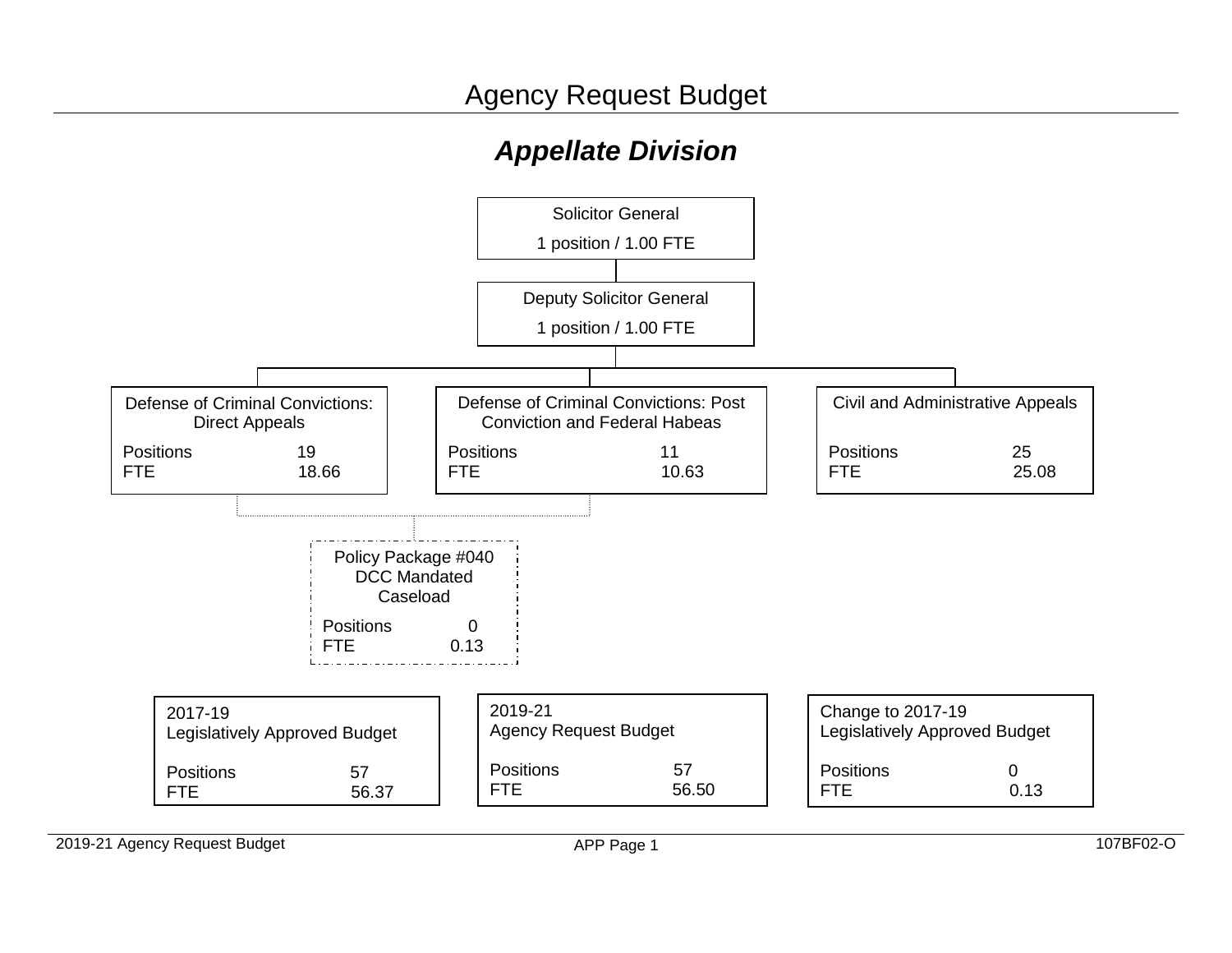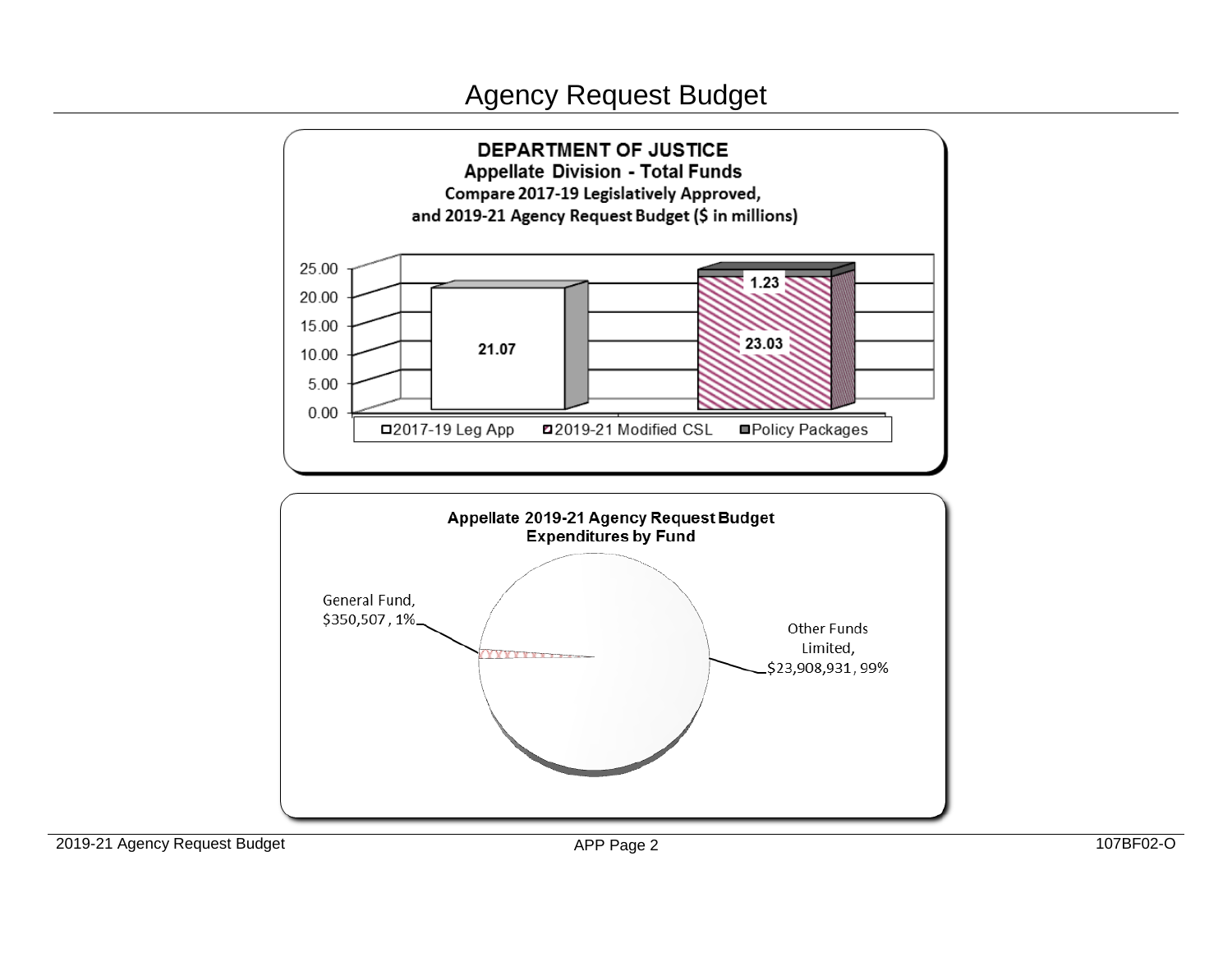# **Executive Summary**

Primary Focus Area: Safer, Healthier Communities Secondary Focus Area: Excellence in State Government Program Contact: Benjamin Gutman, Solicitor General, 503.378.4402

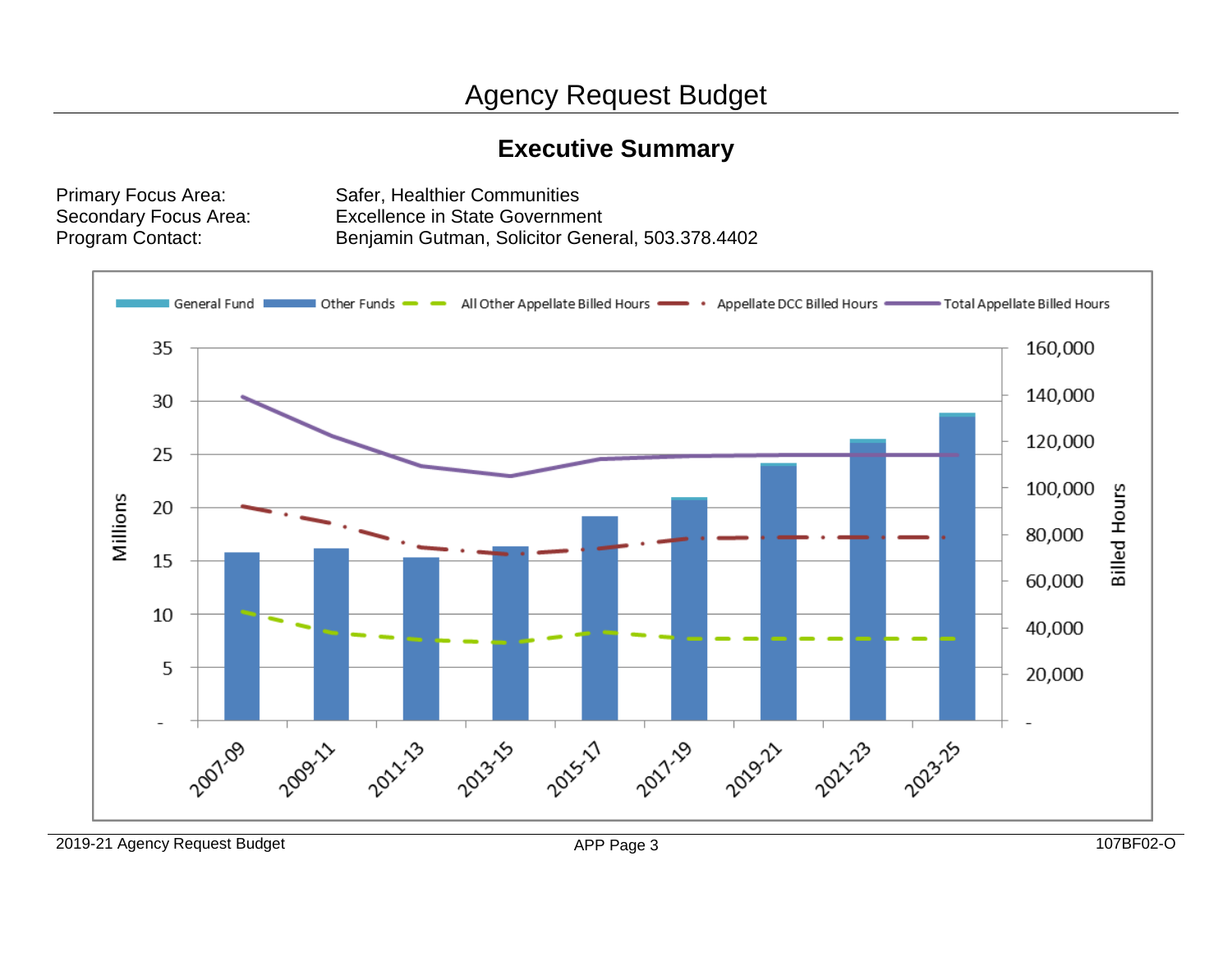# **Program Overview**

The Appellate Division represents the state in all appellate cases in which the state is a party or has a significant legal interest. The Division's responsibility includes not only advocating on the state's behalf in the individual case but also advancing arguments that serve the state's long-term legal interests. Appellate Division lawyers play a key role in keeping convicted criminals in prison, protecting the state from monetary liability, and defending the constitutionality of state laws.

# **Program Description**

The Appellate Division has 40 attorneys, one support-staff manager, two paralegals, and 14 support staff. The Solicitor General is the Division Administrator. The Division's attorneys include some of the state's (and, in some instances, the nation's) foremost experts in appellate advocacy, criminal practice, victim's rights, administrative procedure, and constitutional law.

The Appellate Division represents the state in all appeals in which the state is a party. That includes every criminal and post-conviction appeal in the state and about 60% of the civil cases in the Oregon Court Appeals, where most appeals begin. In a typical appeal, the state will have prevailed in the trial court and the opposing party will be seeking to have that ruling overturned. The Division attorney assigned the case will submit a detailed written brief explaining the legal principles at issue and how the court should apply them to the facts of the case. In some appeals, the Court of Appeals will also hold an oral argument at which the judges ask the attorneys questions about the legal issue, the facts of the case, and how a precedent set in that case might be applied in future situations.

Appellate Division attorneys also appear in a majority of the appeals that come before the Oregon Supreme Court. Most of the cases that court hears are ones that the court chooses because they involve significant legal issues on which an in-depth analysis of the law will benefit the lower courts, attorneys, and the public. The Court's decisions interpreting the constitution and state laws affect the state, local governments, and the people across a wide spectrum of issues. If the Court grants review, the parties typically prepare additional written briefs and the Court hears oral argument. Because of the complexity, importance, and extraordinary nature of the cases at the Supreme Court level, the Appellate Division devotes special attention and considerable time to preparing its attorneys and editing their written work before the Court, to ensure that it is of the highest quality.

Appeals involving the state also arise in the federal system, typically in the United States Court of Appeals for the Ninth Circuit. The process is similar, with attorneys required to prepare briefs and present oral argument, but on average cases in the Ninth Circuit are more complex than those in the state Court of Appeals. In an average year, the state will also respond to several petitions for discretionary review by the United States Supreme Court on important questions of federal law.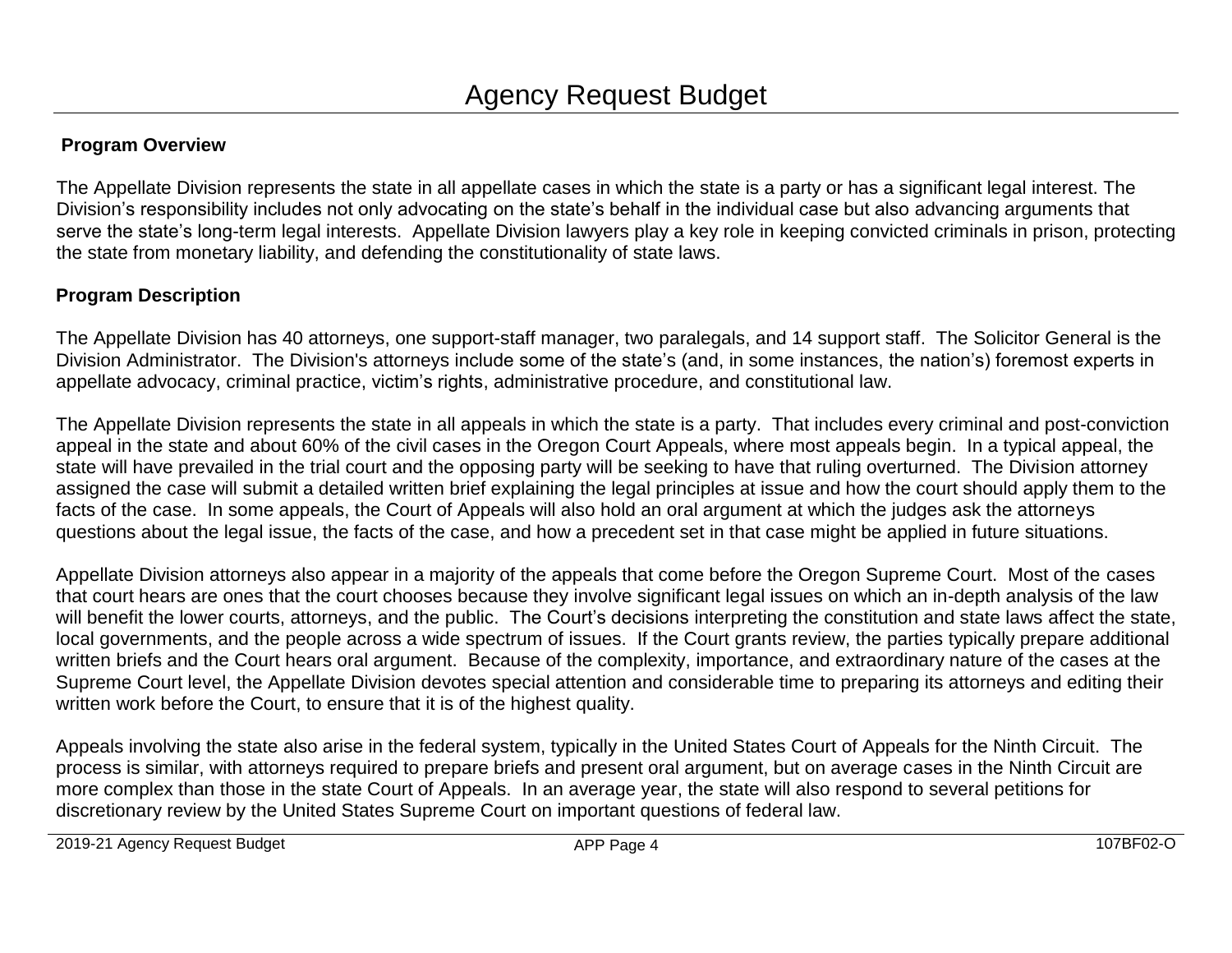The state also appears in some cases in which the state is not a party but the case involves a challenge to a state statute or other significant policy issue. Appellate Division attorneys draft some of those amicus curiae ("friend of the court") briefs, they also review multistate briefs prepared by other states to determine whether Oregon will join.

About two-thirds of the Division's cases involve appeals from criminal convictions. These include direct criminal appeals—appeals in which a criminal seeks to overturn the conviction or sentence obtained by a district attorney's office—as well as state post-conviction appeals and federal habeas corpus appeals, in which a convicted offender that the conviction or sentence is unconstitutional and should be overturned.

The remaining one-third of the Division's cases typically involve a challenge to some action or decision by a state official or employee; they may involve state labor-relations issues, challenges to the constitutionality of a state statute, or claims that the state engaged in wrongful conduct for which the state can be liable under the Oregon Tort Claims Act. Another substantial part of the caseload is appeals related to dependency proceedings involving neglected or abused children. The Division also is responsible for preparing and defending ballot titles for initiative measures and some referenda.

Another significant role that the Division plays is advising other divisions in the department and client agencies. Because of their deep expertise in many areas of law, Division attorneys are frequently asked to provide legal advice and discuss strategies for handling cases in lower courts and administrative tribunals. Attorneys who concentrate on criminal-law matters provide legal advice on a daily basis to District Attorney's offices throughout the state, provide electronic weekly updates on recent appellate court opinions, publish annual updates on appellate criminal law matters, and present training at conferences for District Attorneys and other law-enforcement organizations and continuing education programs. Division attorneys also help in presenting training for state agencies and in preparing the Department's Administrative Law Manual.

In the vast majority of the cases handled by the Division, the state is responding to the appeal of another party. The costs of the program are therefore largely outside of the Division's control. For the past few years, the total number of appeals has remained fairly constant, averaging more than 3,000 cases per biennium in the Oregon Court of Appeals and the Ninth Circuit.

# **Program Justification and Link to Long Term Outcomes**

The Appellate Division supports the primary goal of Safe, Healthy Oregonians. The Division's work directly improves citizens' access to justice and the ability to exercise their rights by ensuring competent and timely representation for the state on appeal. The Division supports a secondary goal of Excellence in State Government by ensuring that the government makes legal arguments that advance the interests of the state as a whole, not just the interests of the litigant in a particular case. The Division's attorneys' roles are not to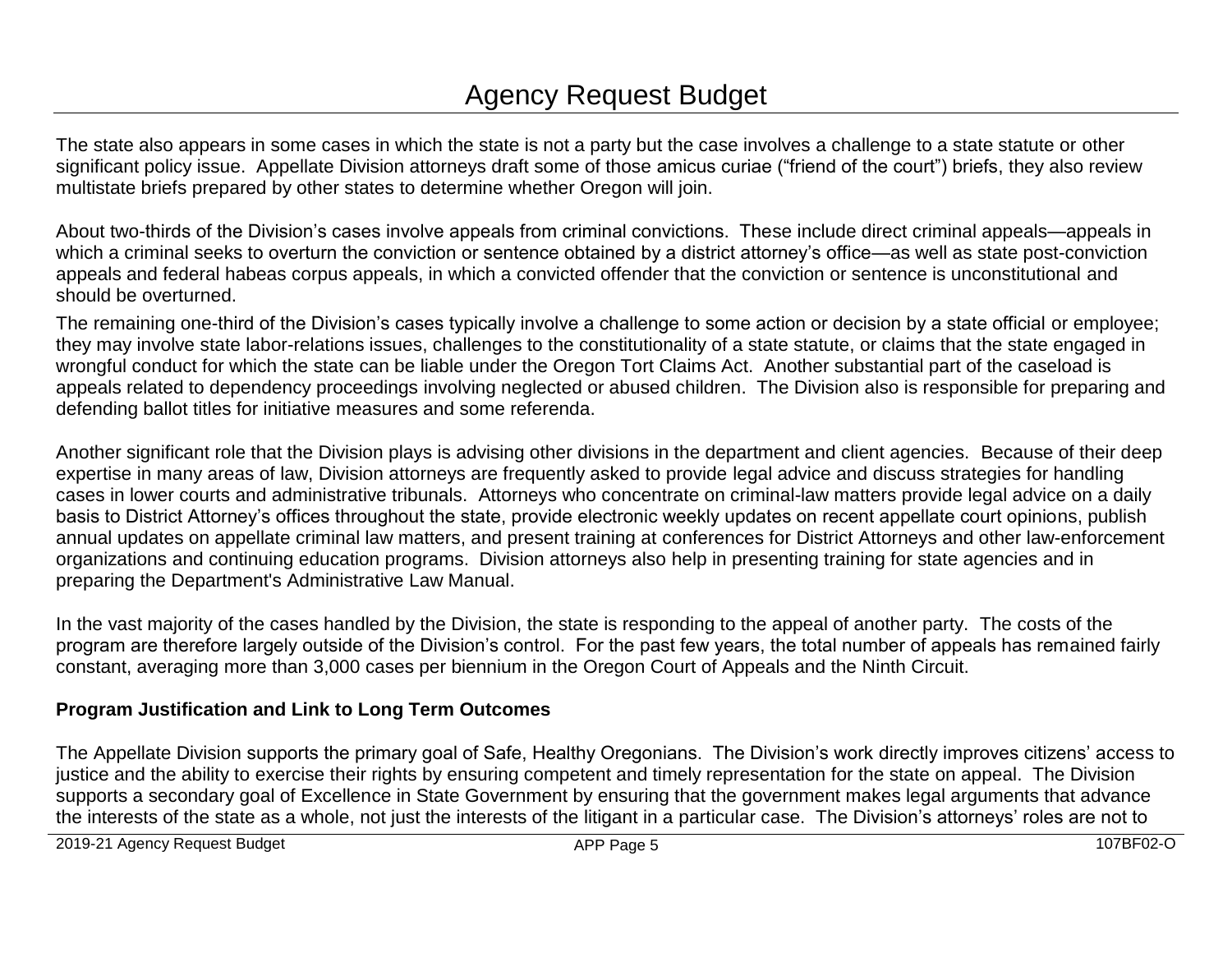simply advocate for a position but rather to determine whether the state party has a defensible legal position. If not, the Division's attorneys can work with agencies, for instance, to withdraw an order and fix the legal error, or to return a criminal case to the trial court for a correct sentence. The courts then determine the legally correct position, and typically explain those outcomes in public written opinions.

Briefs that are filed with the court are typically available to the public, the oral arguments are open to the public, and the legal opinions that come out on a weekly basis are available to the public. Thus, the vast majority of the Division's substantive work is transparent.

# **Program Performance**

With respect to the Division's work defending criminal convictions, the Division's performance can be measured by the amount of time it takes for the state to file its briefs in appeals. Due to budget cuts in past biennia, the average length of time that it took both the defendant and the state to file a brief was approximately 350 days for each side's brief. Reducing that time was critical: if cases take too long to resolve on appeal, cases are more difficult to prosecute again if the courts overturn a conviction. And in cases where resolution takes too long, there is a greater risk that federal courts will intervene in state-court operations. The Division has worked closely with the state courts and the Office of Public Defense Services to bring down that amount of delay. The current goal is that briefs be filed within 210 days. In 2017, the Division achieved that goal in 85% of cases.

Unlike the criminal caseload, civil and administrative appeals are briefed on a tighter schedule, usually within 49 days. For that reason, the amount of time that the Division takes to brief civil and administrative cases is not an informative measure of performance. Instead, performance can be gauged by looking at annual client-survey results. The 2015-16 survey results reflected that among client agencies who expressed an opinion, 95% rated the quality of the Division's legal services as "Excellent" or "Good."

## **Enabling Legislation/Program Authorization**

Under ORS 138.040, anyone convicted of a crime under Oregon law may appeal their convictions in the Court of Appeals as a matter of right. The legislature has designated the Attorney General to represent the state on appeal in all criminal cases. ORS 180.060(1). Under ORS 138.650, a petitioner in a post-conviction case may appeal an adverse decision as a matter of right. The legislature has also designated the Attorney General to represent the state in those cases, as well as in habeas corpus proceedings. ORS 138.570; ORS 180.060(4).

A party unsatisfied with a trial court judgment in a civil case may appeal that judgment as a matter of right under ORS 19.205, and the Division represents the state on appeal. ORS 180.060(4). Administrative appeals arise under the Oregon Administrative Procedures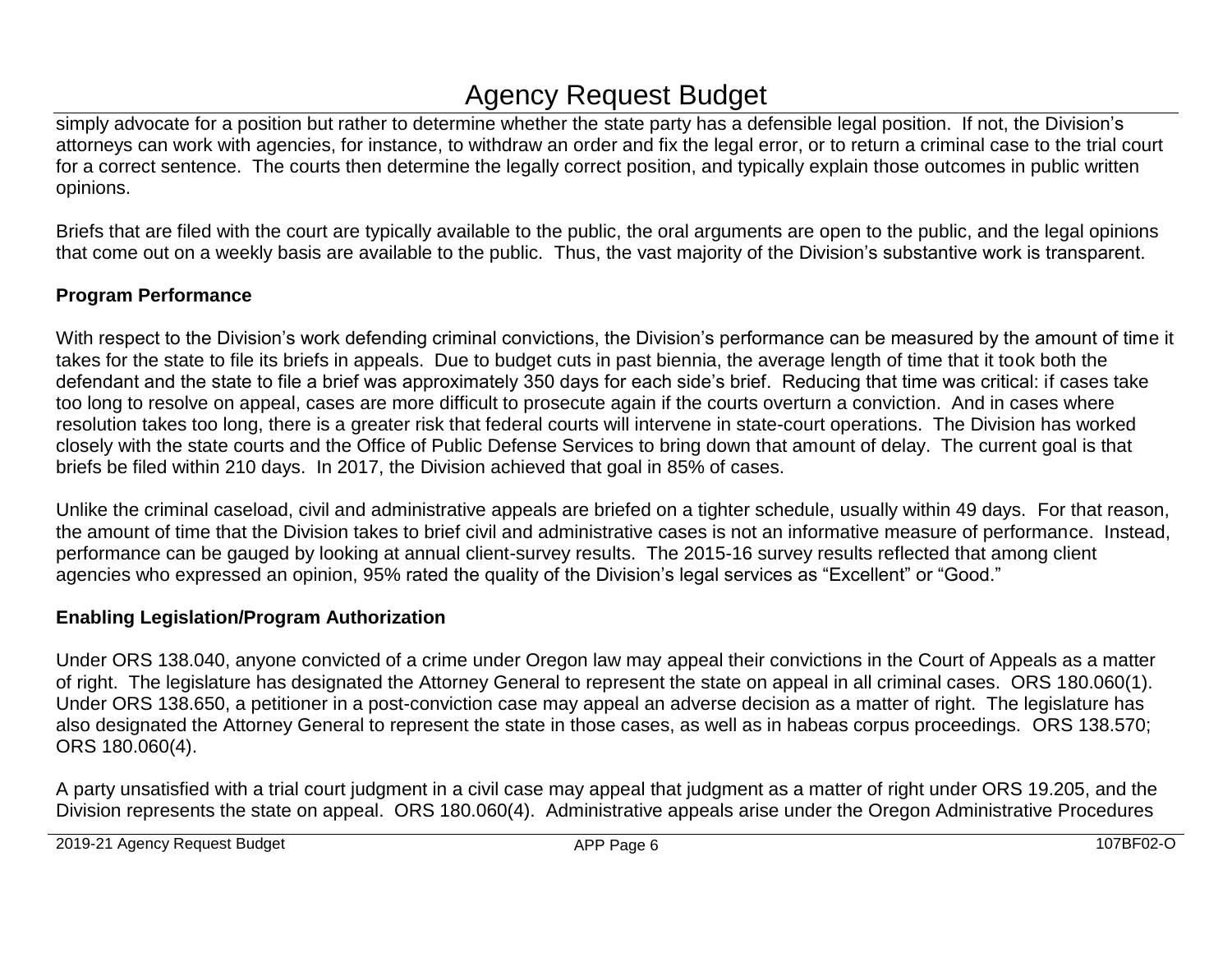Act. That law provides anyone adversely affected by a state agency order the right to judicial review of that order. ORS 183.482; ORS 183.484. The Division represents the agency that issued the order in judicial review proceedings in the Court of Appeals.

## **Funding Streams**

The majority of the program is funded by charging client agencies for services rendered. The program is also responsible for preparing and defending ballot titles and criminal conviction appeals, which are supported by billing the General Fund (see Appellate and DCC programs).

## **Significant Program Changes from 2017-19**

The Division current service level includes the addition of a partial position to meet the anticipated growth in Defense of Criminal Convictions cases for 2019-21 that was projected during the development of the mandated caseload package (Package 040). Policy Option Package (POP) requests include POP #100 – Reconcile Intra-Agency Charges, POP #102 – Reconcile Attorney Position Classifications, and POP #104 – Essential Costs for Information Technology.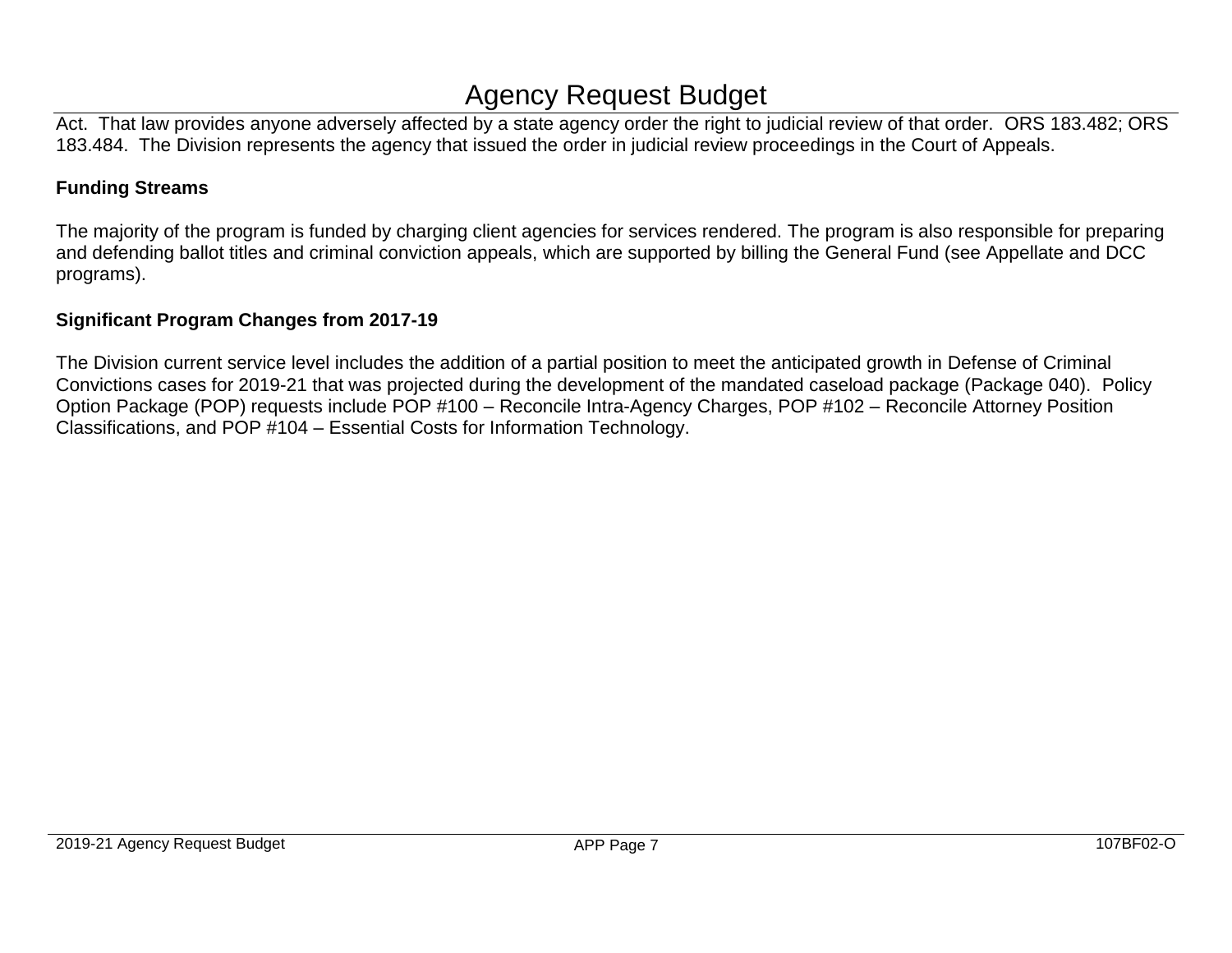# **010 – Non-PICS Psnl Svc / Vacancy Factor**

**Purpose:** This package includes the following adjustments: Standard Inflation factor of 3.8%, adjustment for the 2019-21 vacancy factor and mass transit taxes, and PERS bond assessment (PBA).

**How Achieved:** Accounts were adjusted using the DAS published instructions.

**2019-21/2021-23 Staffing Impact:** None

**Revenue Source:** \$581,527 Other Funds Limited

## **031 – Standard Inflation and State Government Service Charge**

**Purpose:** Standard inflation of 3.8% was applied to all services and supplies accounts except for Rent, Professional Services, Attorney General, and State Government Services Charges. The package adjusts the State Government Service Charges assessed by DAS, Secretary of State Audits Division, State Library, Supreme Court Library, Risk Management, and others based on the 2019-21 State of Oregon Price List of Goods and Services. Inflation of 3.8% was applied to Rent (uniform and non-uniform), 4.2% to Professional Services, and 20.14% to Attorney General line items.

**How Achieved:** Accounts were adjusted using the DAS published instructions.

**2019-21/2021-23 Staffing Impact:** None

**Revenue Source:** \$162,426 Other Funds Limited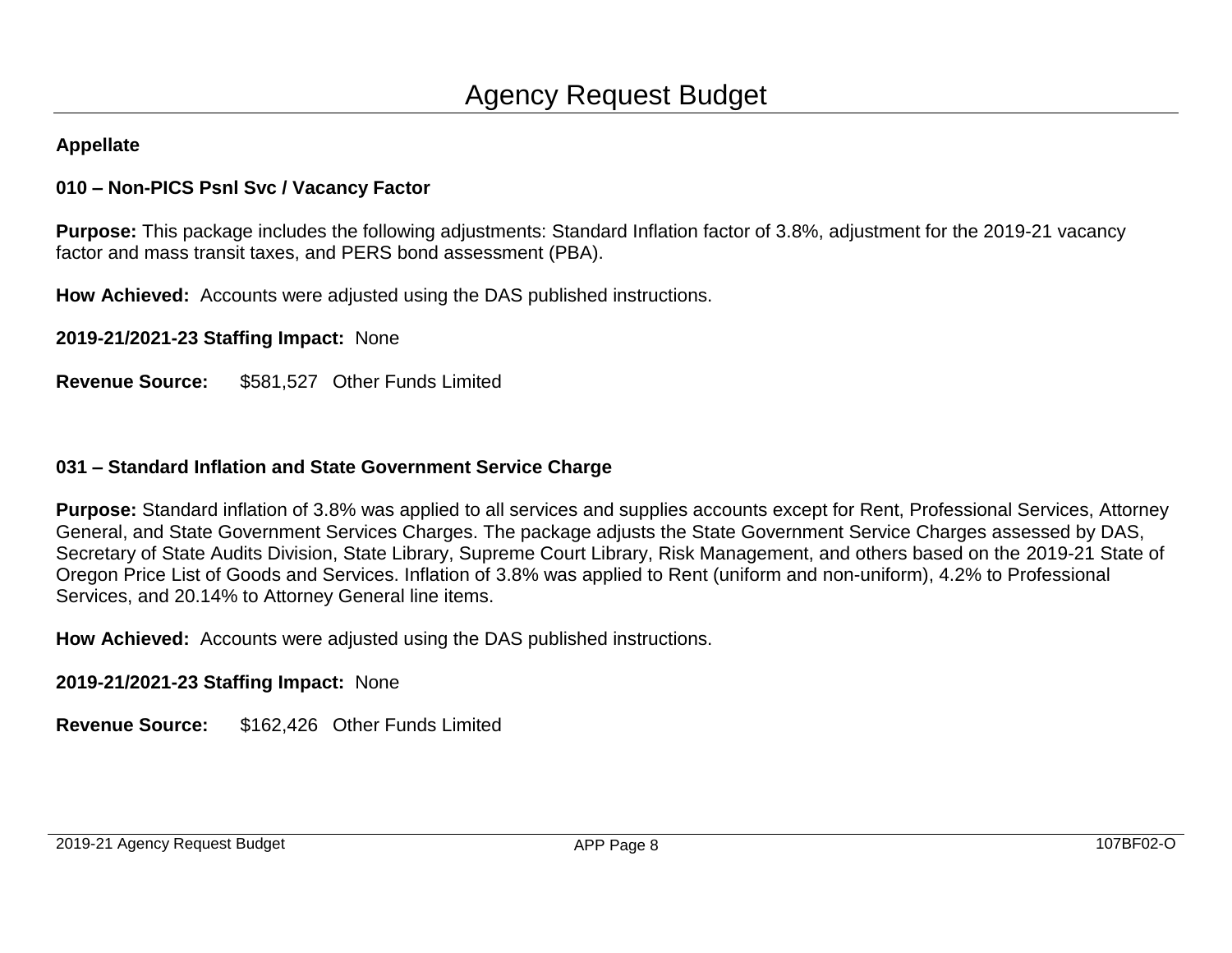## **032 – Above Standard Inflation**

**Purpose:** This package adjusts selected Services and Supplies accounts to provide budget for expenses that are projected to increase faster than standard inflation, including DAS uniform and non-uniform rent, DAS fleet lease costs, DAS lease fee increases on nonuniform properties, and DAS Financial Business Systems charges.

**How Achieved:** Accounts were adjusted using the DAS published instructions.

**2019-21/2021-23 Staffing Impact:** None

**Revenue Source:** \$75,697 Other Funds Limited

# **040 – Mandated Caseload - see also Pkg 040 in Defense of Criminal Convictions and Trial Division**

**Purpose:** To provide necessary resources to meet the anticipated growth in DCC cases for 2019-21**.**

**How Achieved:** Add positions and associated expenditure limitation required to meet the projected workload. Note - Components of the DCC program are located in the Appellate and Trial Divisions because the same case may move progressively through different parts of the judicial system – including state and federal trial courts as well as state and federal appellate courts – before finally being concluded. Because the DCC program straddles administrative divisions with the Department, the narratives and other materials set out here for each of those Divisions simply refer the reader back to the DCC portion of the Agency Request Budget.

**2019-21 Staffing Impact:** Assistant Attorney General – 0 positions / 0.13 FTE

**2021-23 Staffing Impact:** Assistant Attorney General – 0 positions / 0.13 FTE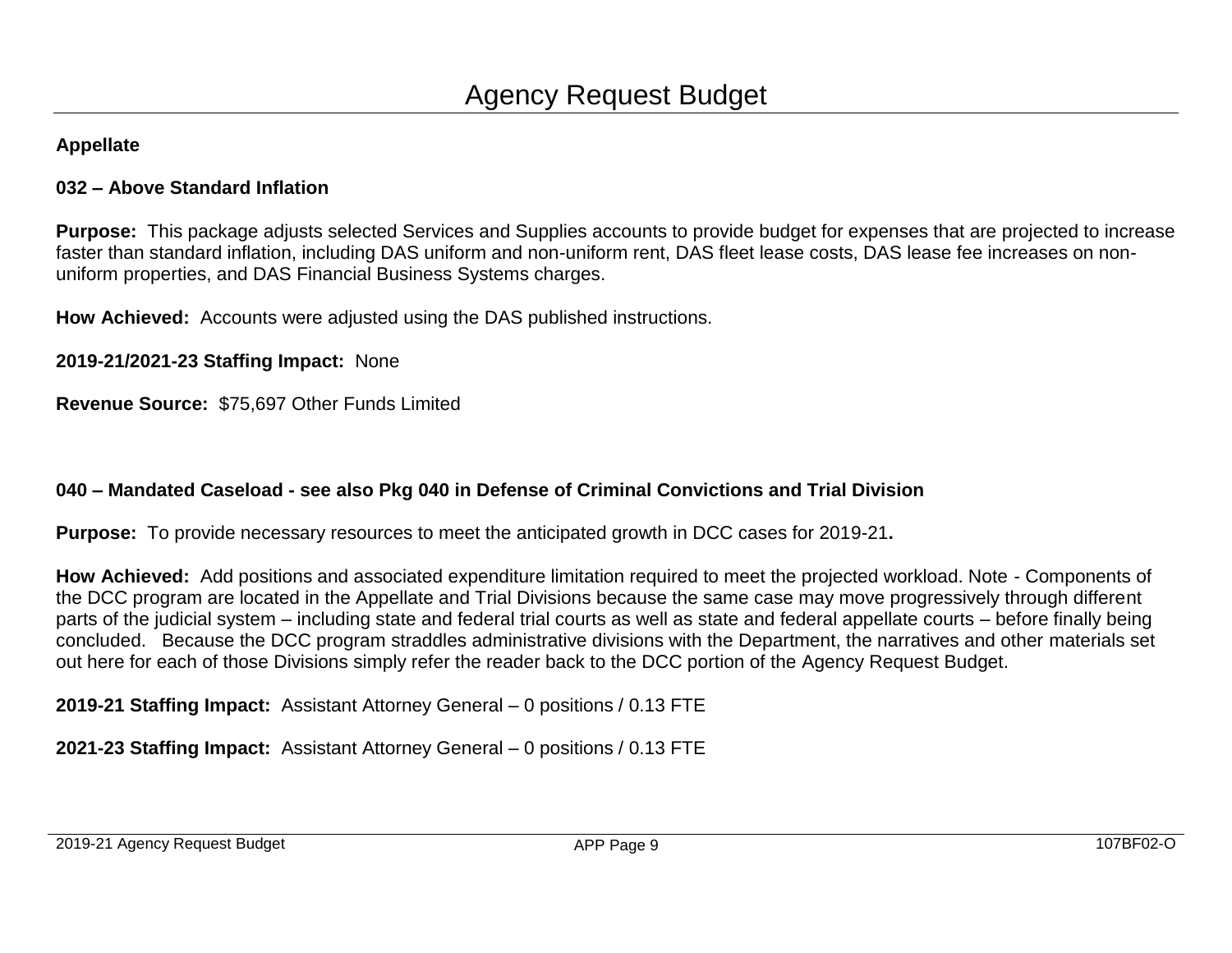# **040 – Mandated Caseload - see also Pkg 040 in Defense of Criminal Convictions and Trial Division (continued)**

**Quantifying Results:** Results will be realized both in terms of efficiency and the quality of our representation. The best way to quantify efficiency gains will be through monitoring the number of briefs we are able to file, the extent to which we are able to keep pace with the DCC caseload without developing a backlog of cases, and the time it takes from the time we open a case until the time we file a brief. Specifically, we monitor as part of our key performance measures the percentage of cases that we are able to file a brief within 210 days from when the case enters the appellate division. That KPM has most recently been measured approximately 85% and our goal is to consistently achieve over 95%. Qualitative gains are difficult to measure, but the requested funds will allow us to spend slightly more hours per brief, which improves the quality of the analysis and increases the chances of the state prevailing on appeal. We do measure the percentage of cases in which the state's position is upheld, but this is not a particularly accurate gauge as many factors (changes in controlling precedent, e.g.) are beyond our control.

## **Revenue Source:** \$50,708 Other Funds Limited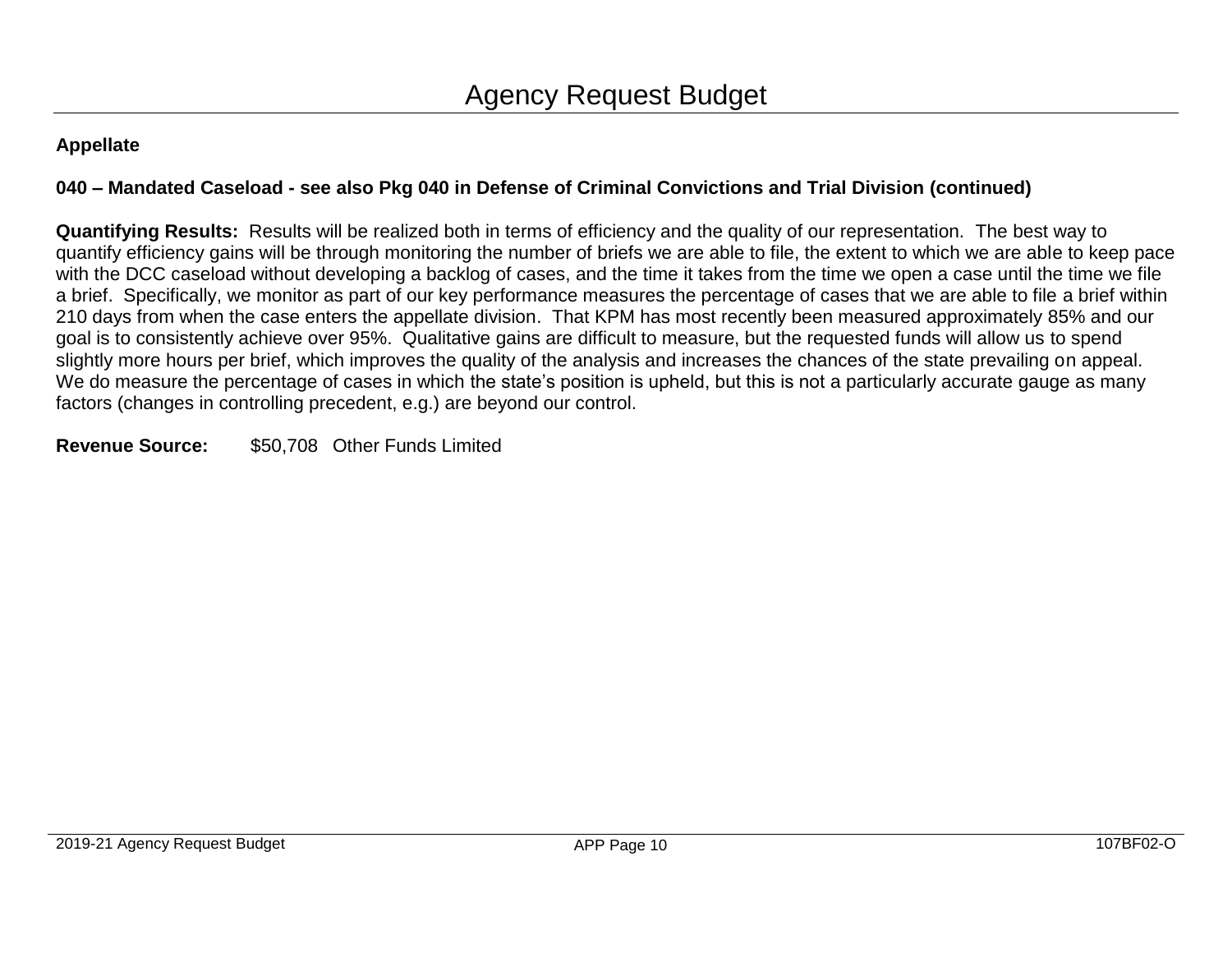### Justice, Dept of

#### Pkg: 010 - Non-PICS Psnl Svc / Vacancy Factor

|                                 | General Fund | <b>Lottery Funds</b> | <b>Other Funds</b> | <b>Federal Funds</b> | Nonlimited Other | <b>Nonlimited Federal</b> | <b>All Funds</b> |
|---------------------------------|--------------|----------------------|--------------------|----------------------|------------------|---------------------------|------------------|
| <b>Description</b>              |              |                      |                    |                      | Funds            | <b>Funds</b>              |                  |
|                                 |              |                      |                    |                      |                  |                           |                  |
| <b>Personal Services</b>        |              |                      |                    |                      |                  |                           |                  |
| <b>Temporary Appointments</b>   |              |                      | 6.105              |                      |                  |                           | 6,105            |
| Overtime Payments               |              |                      | 287                |                      |                  |                           | 287              |
| Shift Differential              |              |                      | 4                  |                      |                  |                           | 4                |
| All Other Differential          |              |                      | 288                |                      |                  |                           | 288              |
| Public Employees' Retire Cont   |              |                      | 99                 |                      |                  | $\overline{\phantom{a}}$  | 99               |
| Pension Obligation Bond         |              |                      | 64,820             |                      |                  |                           | 64,820           |
| <b>Social Security Taxes</b>    |              |                      | 511                |                      |                  | ٠                         | 511              |
| <b>Unemployment Assessments</b> |              |                      | 1,466              |                      |                  |                           | 1,466            |
| <b>Mass Transit Tax</b>         |              |                      | 7.494              |                      |                  | ۰                         | 7,494            |
| Vacancy Savings                 |              |                      | 500,453            |                      |                  | ٠                         | 500,453          |
| <b>Total Personal Services</b>  |              |                      | \$581,527          |                      |                  |                           | \$581,527        |
| <b>Total Expenditures</b>       |              |                      |                    |                      |                  |                           |                  |
| <b>Total Expenditures</b>       | ٠            | ٠                    | 581,527            |                      |                  | ۰                         | 581,527          |
| <b>Total Expenditures</b>       |              |                      | \$581,527          |                      |                  |                           | \$581,527        |
| <b>Ending Balance</b>           |              |                      |                    |                      |                  |                           |                  |
| <b>Ending Balance</b>           |              | ٠                    | (581, 527)         |                      |                  | ٠                         | (581, 527)       |
| <b>Total Ending Balance</b>     | ٠            | ٠                    | (\$581,527)        | ٠                    |                  | ۰                         | ( \$581, 527)    |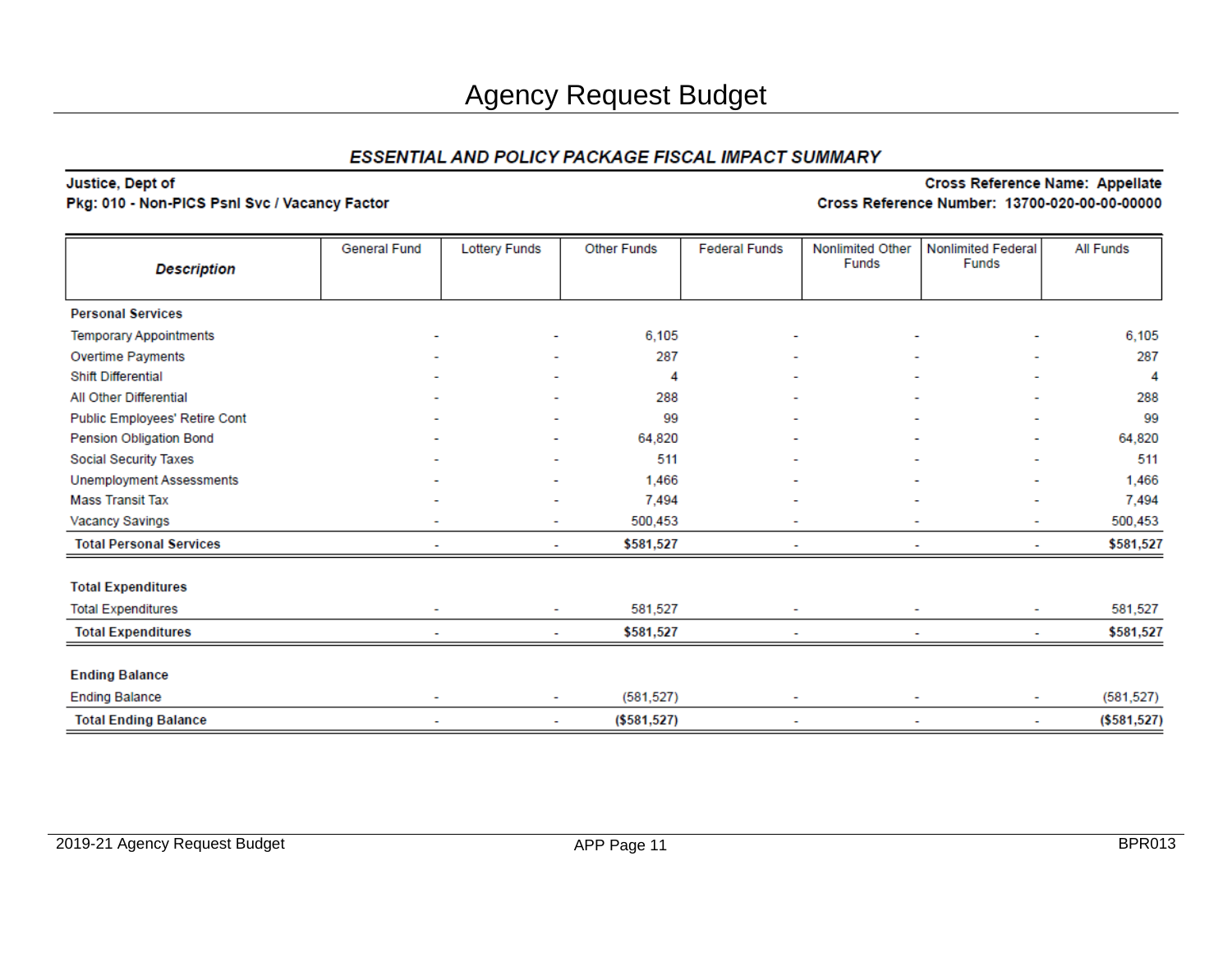#### Justice, Dept of

#### Pkg: 031 - Standard Inflation

| <b>Description</b>                      | <b>General Fund</b> | <b>Lottery Funds</b> | <b>Other Funds</b> | <b>Federal Funds</b> | <b>Nonlimited Other</b><br>Funds | <b>Nonlimited Federal</b><br><b>Funds</b> | <b>All Funds</b> |
|-----------------------------------------|---------------------|----------------------|--------------------|----------------------|----------------------------------|-------------------------------------------|------------------|
|                                         |                     |                      |                    |                      |                                  |                                           |                  |
| <b>Revenues</b>                         |                     |                      |                    |                      |                                  |                                           |                  |
| General Fund Appropriation              | 58,758              |                      | ۰                  |                      |                                  |                                           | 58,758           |
| <b>Total Revenues</b>                   | \$58,758            |                      |                    |                      |                                  |                                           | \$58,758         |
|                                         |                     |                      |                    |                      |                                  |                                           |                  |
| <b>Services &amp; Supplies</b>          |                     |                      |                    |                      |                                  |                                           |                  |
| <b>Instate Travel</b>                   |                     |                      | 279                |                      |                                  |                                           | 279              |
| Out of State Travel                     |                     |                      | 318                |                      |                                  |                                           | 318              |
| <b>Employee Training</b>                |                     |                      | 711                |                      |                                  |                                           | 711              |
| Office Expenses                         |                     |                      | 7,217              |                      |                                  | ٠                                         | 7,217            |
| Telecommunications                      |                     |                      | 1,354              |                      |                                  |                                           | 1,354            |
| State Gov. Service Charges              |                     |                      | 38,888             |                      |                                  |                                           | 38,888           |
| Data Processing                         |                     |                      | 176                |                      |                                  |                                           | 176              |
| <b>Publicity and Publications</b>       |                     |                      | 59                 |                      |                                  |                                           | 59               |
| <b>Professional Services</b>            |                     |                      | 2,445              |                      |                                  |                                           | 2,445            |
| <b>Attorney General</b>                 | 58,758              |                      |                    |                      |                                  |                                           | 58,758           |
| <b>Employee Recruitment and Develop</b> |                     |                      | 76                 |                      |                                  |                                           | 76               |
| Dues and Subscriptions                  |                     |                      | 1,870              |                      |                                  |                                           | 1,870            |
| <b>Facilities Rental and Taxes</b>      |                     |                      | 43,768             |                      |                                  |                                           | 43,768           |
| <b>Facilities Maintenance</b>           |                     |                      | 3                  |                      |                                  | $\overline{a}$                            | 3                |
| Agency Program Related S and S          |                     |                      | 815                |                      |                                  |                                           | 815              |
| Intra-agency Charges                    |                     |                      | 60,081             |                      |                                  |                                           | 60,081           |
| Other Services and Supplies             |                     |                      | 2,157              |                      |                                  |                                           | 2,157            |
| Expendable Prop 250 - 5000              |                     |                      | 372                |                      |                                  |                                           | 372              |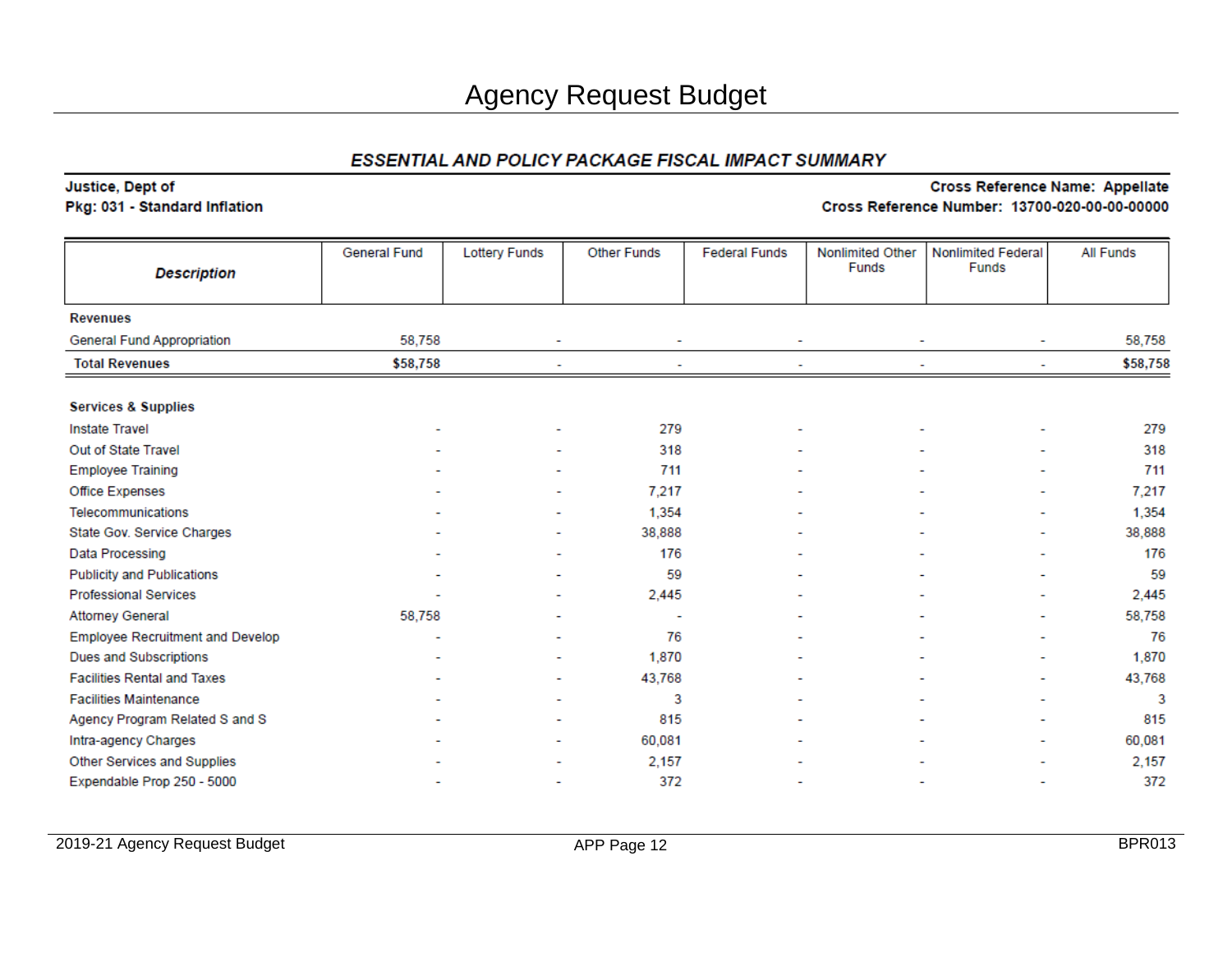### Justice, Dept of

#### Pkg: 031 - Standard Inflation

| <b>Description</b>                                     | <b>General Fund</b>      | <b>Lottery Funds</b> | <b>Other Funds</b> | <b>Federal Funds</b>     | <b>Nonlimited Other</b><br><b>Funds</b> | <b>Nonlimited Federal</b><br><b>Funds</b> | <b>All Funds</b> |
|--------------------------------------------------------|--------------------------|----------------------|--------------------|--------------------------|-----------------------------------------|-------------------------------------------|------------------|
| <b>Services &amp; Supplies</b>                         |                          |                      |                    |                          |                                         |                                           |                  |
| IT Expendable Property                                 | $\overline{\phantom{a}}$ | ٠                    | 1,837              | ٠                        | $\overline{\phantom{a}}$                | ٠                                         | 1,837            |
| <b>Total Services &amp; Supplies</b>                   | \$58,758                 | $\sim$               | \$162,426          | ٠                        | $\overline{\phantom{a}}$                | ۰                                         | \$221,184        |
| <b>Total Expenditures</b><br><b>Total Expenditures</b> | 58,758                   | $\sim$               | 162,426            | ٠                        | $\overline{\phantom{a}}$                | $\sim$                                    | 221,184          |
| <b>Total Expenditures</b>                              | \$58,758                 | ٠                    | \$162,426          | $\overline{\phantom{a}}$ |                                         | ٠                                         | \$221,184        |
| <b>Ending Balance</b>                                  |                          |                      |                    |                          |                                         |                                           |                  |
| <b>Ending Balance</b>                                  | $\sim$                   | ۰.                   | (162, 426)         | ۰                        | $\sim$                                  | ۰.                                        | (162, 426)       |
| <b>Total Ending Balance</b>                            | ۰                        | $\sim$               | ( \$162, 426)      | $\sim$                   | $\overline{\phantom{a}}$                | ٠                                         | ( \$162, 426)    |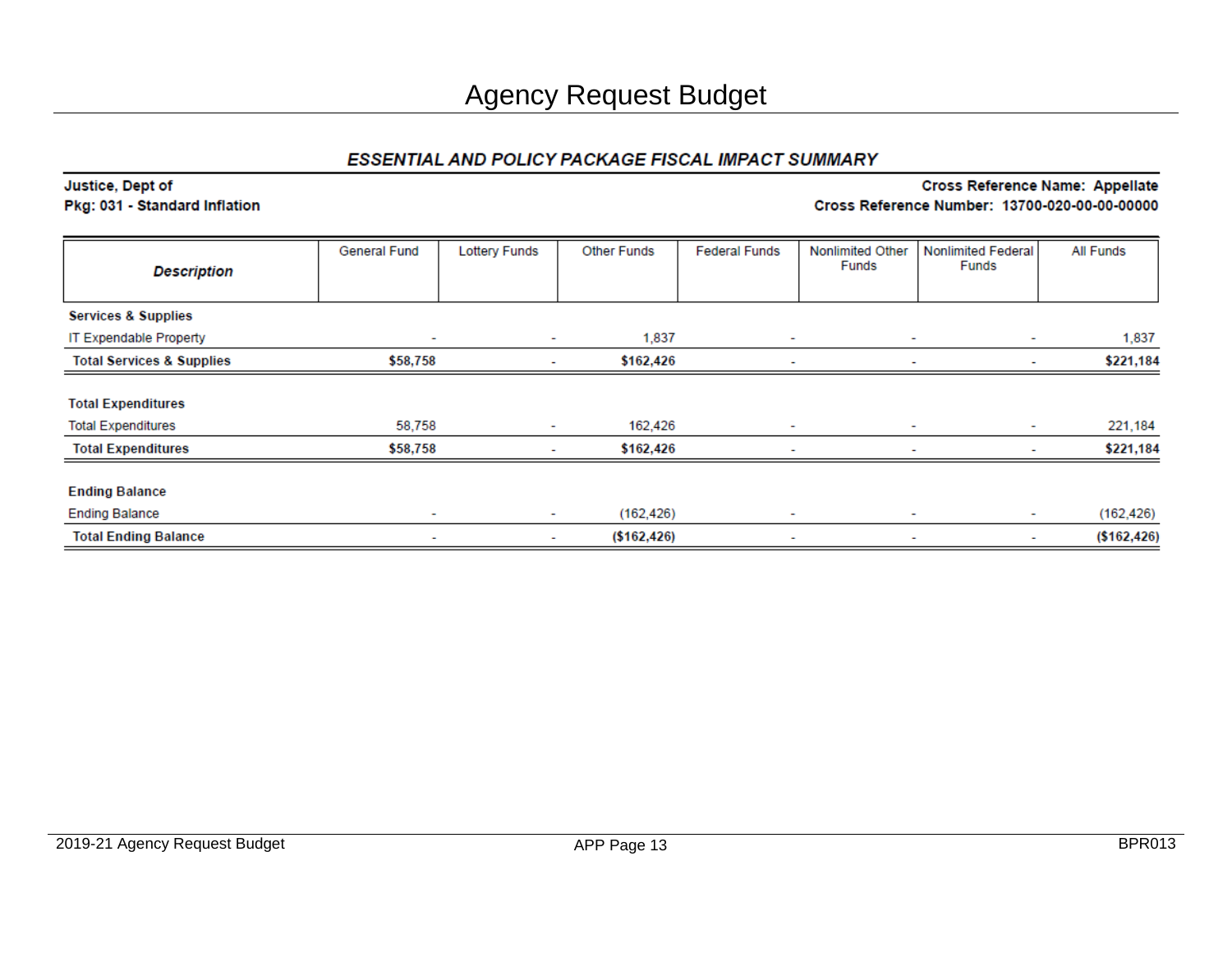#### Justice, Dept of Pkg: 032 - Above Standard Inflation

| <b>Description</b>                   | General Fund             | <b>Lottery Funds</b>     | <b>Other Funds</b> | <b>Federal Funds</b>                                 | Nonlimited Other<br>Funds     | <b>Nonlimited Federal</b><br>Funds | All Funds   |
|--------------------------------------|--------------------------|--------------------------|--------------------|------------------------------------------------------|-------------------------------|------------------------------------|-------------|
|                                      |                          |                          |                    |                                                      |                               |                                    |             |
| <b>Services &amp; Supplies</b>       |                          |                          |                    |                                                      |                               |                                    |             |
| <b>Instate Travel</b>                | $\sim$                   | ٠                        | 407                | $\sim$                                               | $\sim$                        | $\sim$                             | 407         |
| <b>Facilities Rental and Taxes</b>   | $\sim$                   | $\overline{\phantom{a}}$ | 72,860             | $\overline{\phantom{a}}$                             | $\overline{\phantom{a}}$      | ۰                                  | 72,860      |
| Other Services and Supplies          | $\overline{\phantom{a}}$ | $\overline{\phantom{a}}$ | 2,430              | $\overline{\phantom{a}}$                             | $\overline{\phantom{a}}$      | $\sim$                             | 2,430       |
| <b>Total Services &amp; Supplies</b> | $\overline{\phantom{a}}$ | $\sim$                   | \$75,697           | $\overline{\phantom{a}}$<br>$\overline{\phantom{a}}$ |                               | $\sim$                             | \$75,697    |
| <b>Total Expenditures</b>            |                          |                          |                    |                                                      |                               |                                    |             |
| <b>Total Expenditures</b>            | $\overline{\phantom{a}}$ | $\sim$                   | 75,697             | ٠                                                    | $\overline{\phantom{a}}$      | ٠                                  | 75,697      |
| <b>Total Expenditures</b>            | $\overline{\phantom{a}}$ | ٠                        | \$75,697           | $\overline{\phantom{a}}$                             | ٠                             | ۰                                  | \$75,697    |
| <b>Ending Balance</b>                |                          |                          |                    |                                                      |                               |                                    |             |
| <b>Ending Balance</b>                | $\sim$                   | $\sim$                   | (75, 697)          | $\sim$                                               | $\overline{\phantom{a}}$      | $\sim$                             | (75, 697)   |
| <b>Total Ending Balance</b>          | $\overline{\phantom{a}}$ | $\sim$                   | ( \$75,697)        | ٠                                                    | $\overline{\phantom{a}}$<br>۰ |                                    | ( \$75,697) |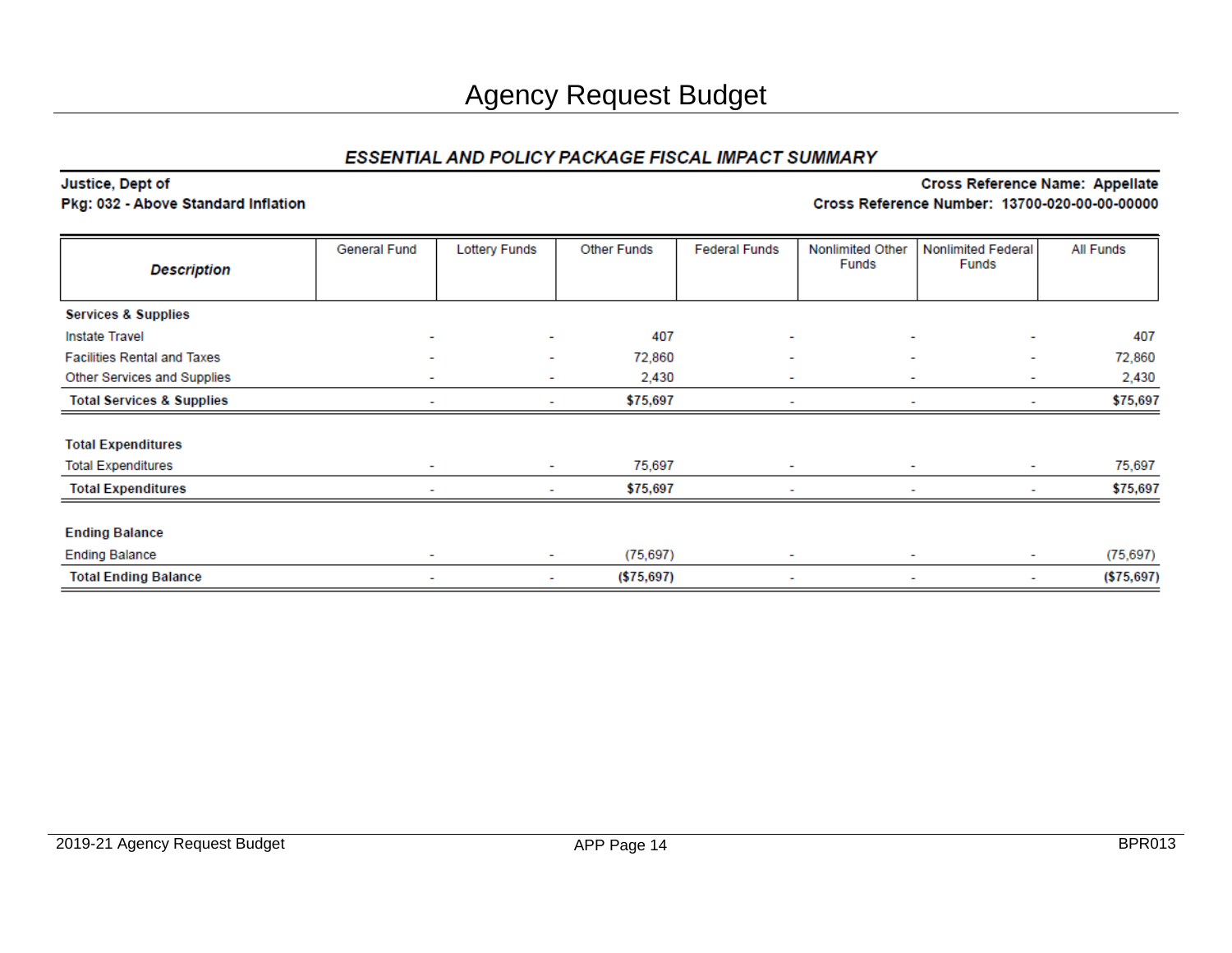# Justice, Dept of

#### Pkg: 040 - Mandated Caseload

| <b>Description</b>                      | <b>General Fund</b> | <b>Lottery Funds</b> | <b>Other Funds</b> | <b>Federal Funds</b> | Nonlimited Other<br>Funds | <b>Nonlimited Federal</b><br><b>Funds</b> | <b>All Funds</b> |
|-----------------------------------------|---------------------|----------------------|--------------------|----------------------|---------------------------|-------------------------------------------|------------------|
| <b>Personal Services</b>                |                     |                      |                    |                      |                           |                                           |                  |
| Class/Unclass Sal. and Per Diem         |                     |                      | 29,634             |                      |                           |                                           | 29,634           |
| Empl. Rel. Bd. Assessments              |                     |                      | 8                  |                      |                           |                                           | 8                |
| Public Employees' Retire Cont           |                     |                      | 5,029              |                      |                           |                                           | 5,029            |
| Social Security Taxes                   |                     |                      | 2,267              |                      |                           |                                           | 2,267            |
| Worker's Comp. Assess. (WCD)            |                     |                      | 8                  |                      |                           |                                           | 8                |
| <b>Mass Transit Tax</b>                 |                     |                      | 178                |                      |                           |                                           | 178              |
| <b>Flexible Benefits</b>                |                     |                      | 4,574              |                      |                           |                                           | 4,574            |
| <b>Total Personal Services</b>          |                     |                      | \$41,698           |                      |                           |                                           | \$41,698         |
|                                         |                     |                      |                    |                      |                           |                                           |                  |
| <b>Services &amp; Supplies</b>          |                     |                      |                    |                      |                           |                                           |                  |
| <b>Instate Travel</b>                   |                     |                      | 242                |                      |                           |                                           | 242              |
| <b>Employee Training</b>                |                     |                      | 77                 |                      |                           |                                           | 77               |
| Office Expenses                         |                     |                      | 456                |                      |                           |                                           | 456              |
| Telecommunications                      |                     |                      | 264                |                      |                           |                                           | 264              |
| Data Processing                         |                     |                      | 576                |                      |                           |                                           | 576              |
| <b>Publicity and Publications</b>       |                     |                      | 2                  |                      |                           |                                           | 2                |
| <b>Employee Recruitment and Develop</b> |                     |                      | 12                 |                      |                           |                                           | 12               |
| <b>Dues and Subscriptions</b>           |                     |                      | 160                |                      |                           |                                           | 160              |
| <b>Facilities Rental and Taxes</b>      |                     |                      | 1,396              |                      |                           |                                           | 1,396            |
| <b>Fuels and Utilities</b>              |                     |                      | 4                  |                      |                           |                                           | 4                |
| <b>Facilities Maintenance</b>           |                     |                      | 13                 |                      |                           |                                           | 13               |
| Agency Program Related S and S          |                     |                      | 73                 |                      |                           |                                           | 73               |
| Intra-agency Charges                    |                     |                      | 5,486              |                      |                           |                                           | 5,486            |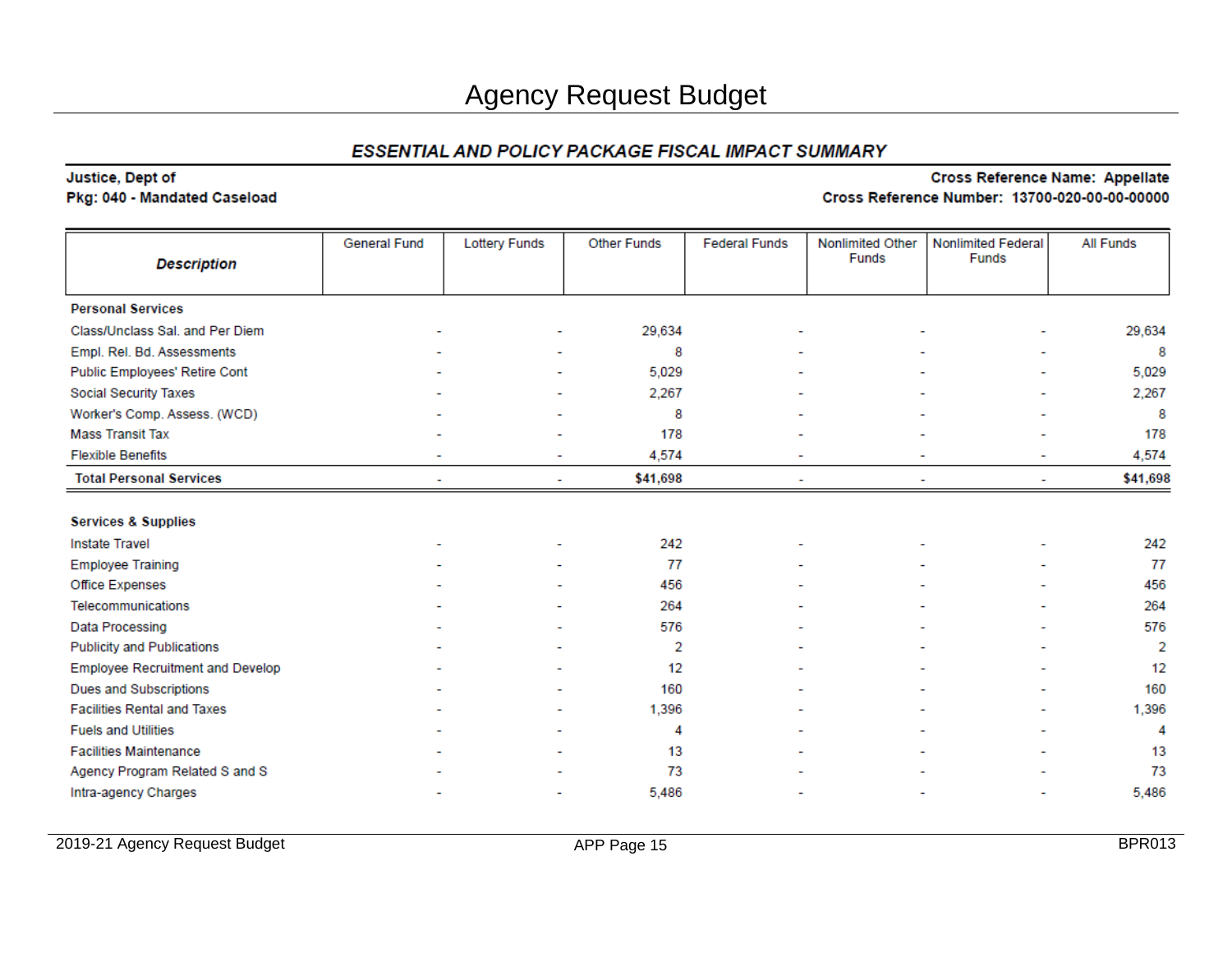#### Justice, Dept of Pkg: 040 - Mandated Caseload

| <b>Description</b>                   | General Fund             | <b>Lottery Funds</b> | <b>Other Funds</b> | <b>Federal Funds</b>     | Nonlimited Other<br>Funds | <b>Nonlimited Federal</b><br><b>Funds</b> | <b>All Funds</b> |
|--------------------------------------|--------------------------|----------------------|--------------------|--------------------------|---------------------------|-------------------------------------------|------------------|
|                                      |                          |                      |                    |                          |                           |                                           |                  |
| <b>Services &amp; Supplies</b>       |                          |                      |                    |                          |                           |                                           |                  |
| Other Services and Supplies          | $\overline{\phantom{a}}$ | $\sim$               | 249                | $\sim$                   | $\sim$                    | ۰                                         | 249              |
| <b>Total Services &amp; Supplies</b> |                          |                      | \$9,010            | $\overline{\phantom{0}}$ |                           | ٠                                         | \$9,010          |
| <b>Total Expenditures</b>            |                          |                      |                    |                          |                           |                                           |                  |
| <b>Total Expenditures</b>            | ٠                        | $\sim$               | 50,708             | $\sim$                   |                           | ٠                                         | 50,708           |
| <b>Total Expenditures</b>            | ٠                        | ٠                    | \$50,708           | ٠                        | $\overline{\phantom{a}}$  | ۰                                         | \$50,708         |
| <b>Ending Balance</b>                |                          |                      |                    |                          |                           |                                           |                  |
| <b>Ending Balance</b>                | $\overline{\phantom{a}}$ | $\sim$               | (50, 708)          | ۰                        | $\sim$                    | ۰                                         | (50, 708)        |
| <b>Total Ending Balance</b>          | ٠                        | $\sim$               | (\$50,708)         | $\sim$                   | $\overline{\phantom{a}}$  | ٠                                         | (\$50,708)       |
| <b>Total FTE</b>                     |                          |                      |                    |                          |                           |                                           |                  |
| <b>Total FTE</b>                     |                          |                      |                    |                          |                           |                                           | 0.13             |
| <b>Total FTE</b>                     | ۰                        | ۰                    | ۰                  | ٠                        |                           | ۰                                         | 0.13             |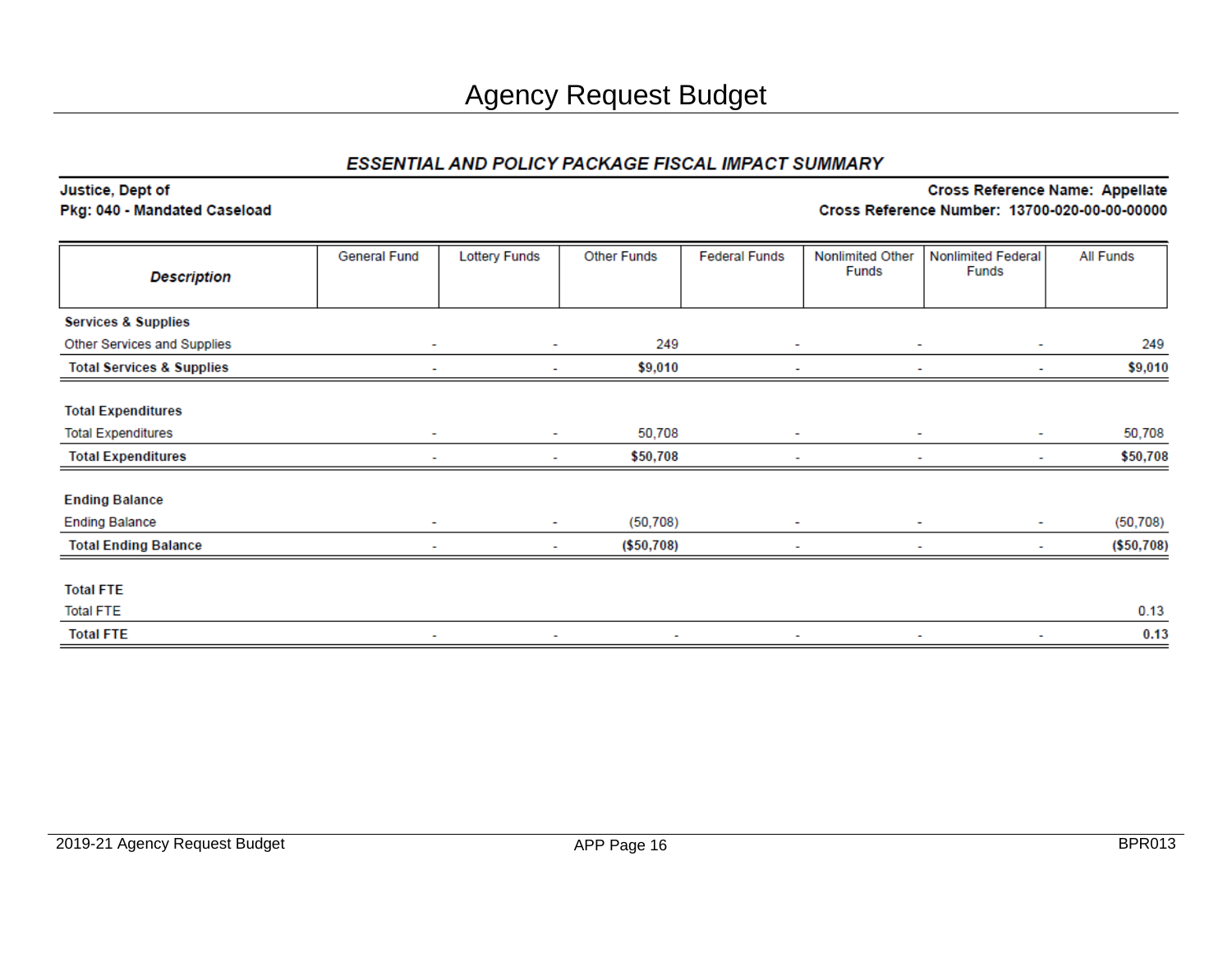|          | 08/06/18 REPORT NO.: PPDPFISCAL                |            |            |                                  |      |      | DEPT. OF ADMIN. SVCS. -- PPDB PICS SYSTEM |         |         |                                 |         | PAGE      |
|----------|------------------------------------------------|------------|------------|----------------------------------|------|------|-------------------------------------------|---------|---------|---------------------------------|---------|-----------|
|          | REPORT: PACKAGE FISCAL IMPACT REPORT           |            |            |                                  |      |      |                                           |         |         |                                 | 2019-21 | PROD FILE |
|          | AGENCY: 13700 DEPT OF JUSTICE                  |            |            |                                  |      |      |                                           |         |         | PICS SYSTEM: BUDGET PREPARATION |         |           |
|          | SUMMARY XREF: 020-00-00 Appellate              |            |            | PACKAGE: 040 - Mandated Caseload |      |      |                                           |         |         |                                 |         |           |
|          |                                                |            |            |                                  |      |      |                                           |         |         |                                 |         |           |
| POSITION |                                                |            | POS        |                                  |      |      |                                           | GF      | ОF      | FF                              | LF      | AF        |
| NUMBER   | CLASS COMP                                     | CLASS NAME | <b>CNT</b> | <b>FTE</b>                       | MOS  | STEP | <b>RATE</b>                               | SAL/OPE | SAL/OPE | SAL/OPE                         | SAL/OPE | SAL/OPE   |
|          |                                                |            |            |                                  |      |      |                                           |         |         |                                 |         |           |
|          | 7504088 AJ U7504 AP ASSISTANT ATTORNEY GENERAL |            |            | .13                              |      |      | 3.12 08 9,498.00                          |         | 29,634  |                                 |         | 29,634    |
|          |                                                |            |            |                                  |      |      |                                           |         | 11,886  |                                 |         | 11,886    |
|          |                                                |            |            |                                  |      |      |                                           |         |         |                                 |         |           |
|          |                                                |            |            |                                  |      |      |                                           |         |         |                                 |         |           |
|          | TOTAL PICS SALARY                              |            |            |                                  |      |      |                                           |         | 29,634  |                                 |         | 29,634    |
|          | TOTAL PICS OPE                                 |            |            |                                  |      |      |                                           |         | 11,886  |                                 |         | 11,886    |
|          |                                                |            |            |                                  |      |      |                                           |         |         |                                 |         |           |
|          | TOTAL PICS PERSONAL SERVICES =                 |            |            | .13                              | 3.12 |      |                                           |         | 41,520  |                                 |         | 41,520    |
|          |                                                |            |            |                                  |      |      |                                           |         |         |                                 |         |           |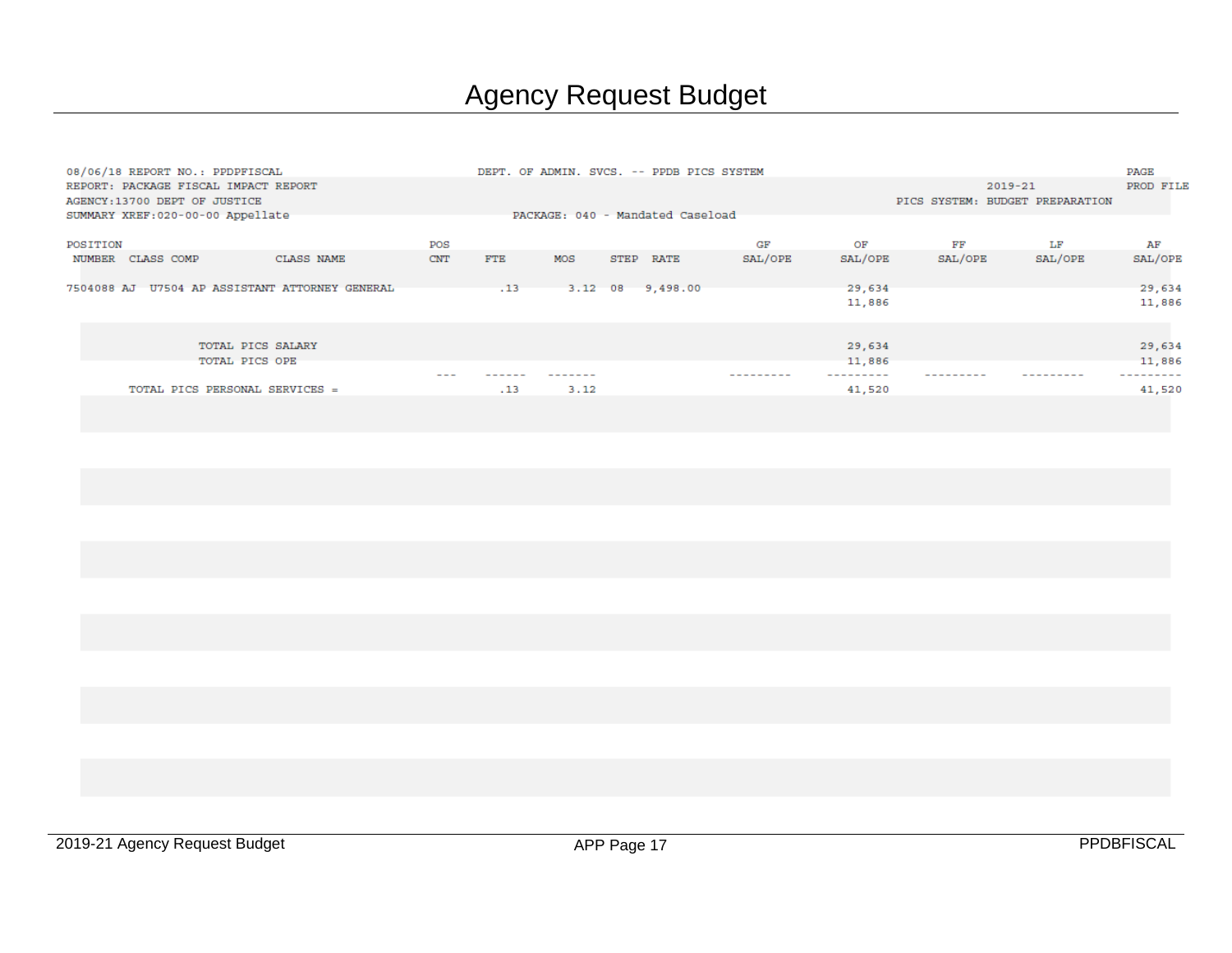# **100 – Reconcile Intra-Agency Charges**

**Purpose:** Align the Department's budgeted Intra-Agency Charges, which come from other divisions to fund almost all of the Administration Division's expenses, with the Administration Division's budget.

**How Achieved:** This Policy Option Package seeks to greatly reduce and perhaps eliminate the need for mid-biennium adjustments to the Intra-Agency Charge budgets of paying divisions by adjusting those divisions' budgets for the two sources of mismatch: (1) Current Service Level budget amounts that do not match due to historical and current rates of inflation for Administration Division expenditures (about 70% Personal Services) being higher than the historical and current rates of inflation for Services and Supplies; and (2) the existence of policy packages for the 2019-21 biennium in the Administration Division that must be paid for through the Intra-Agency Charges of paying divisions.

Please see the longer explanation of this multi-division package in the General Counsel Division section of the budget document.

## **2019-21/2021-23 Staffing Impact:** None

**Quantifying Results:** The primary measurable results of this POP are the elimination of the need to seek mid-biennium legislative adjustment to Intra-Agency Charge budgets, or the reduction of the dollar value of those adjustments, and the ability of DOJ divisions to expend their Legislatively Approved Budgets in a manner that is more consistent with the reported account-level detail in the published budgets.

**Revenue Source:** \$1,093,826 Other Funds Limited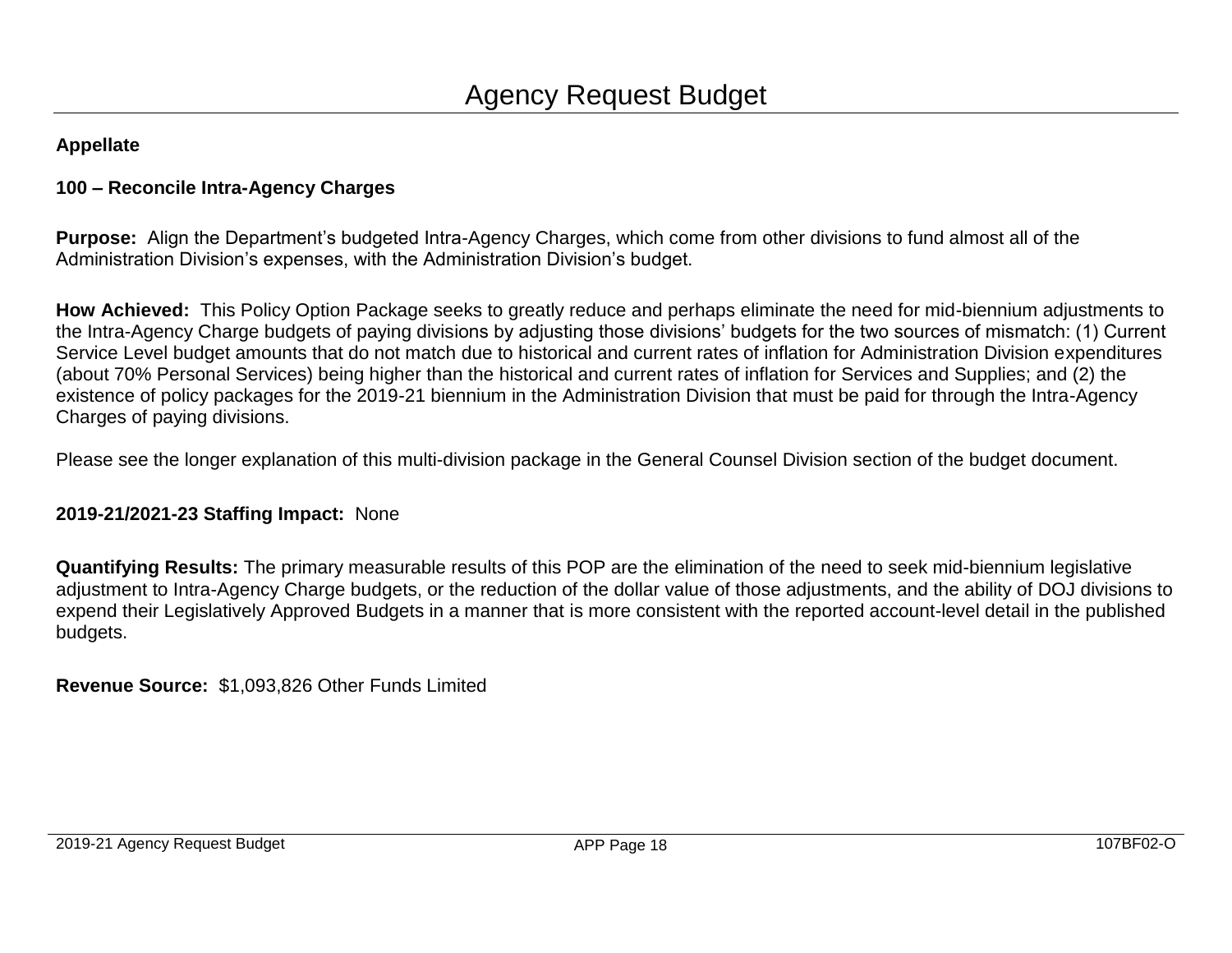#### Justice, Dept of **Cross Reference Name: Appellate** Pkg: 100 - Reconcile Intra-Agency Charges Cross Reference Number: 13700-020-00-00-00000

| <b>Description</b>                   | <b>General Fund</b>      | <b>Lottery Funds</b> | <b>Other Funds</b> | <b>Federal Funds</b>     | <b>Nonlimited Other</b><br>Funds | <b>Nonlimited Federal</b><br>Funds | All Funds      |
|--------------------------------------|--------------------------|----------------------|--------------------|--------------------------|----------------------------------|------------------------------------|----------------|
| <b>Services &amp; Supplies</b>       |                          |                      |                    |                          |                                  |                                    |                |
| Intra-agency Charges                 | $\overline{\phantom{a}}$ | $\sim$               | 1,093,826          | $\overline{\phantom{a}}$ | ٠                                | $\sim$                             | 1,093,826      |
| <b>Total Services &amp; Supplies</b> | $\overline{\phantom{a}}$ | $\sim$               | \$1,093,826        | $\overline{\phantom{a}}$ | $\overline{\phantom{a}}$         | ۰                                  | \$1,093,826    |
|                                      |                          |                      |                    |                          |                                  |                                    |                |
| <b>Total Expenditures</b>            |                          |                      |                    |                          |                                  |                                    |                |
| <b>Total Expenditures</b>            | $\sim$                   | $\sim$               | 1,093,826          | $\overline{\phantom{a}}$ | $\overline{\phantom{a}}$         | $\sim$                             | 1,093,826      |
| <b>Total Expenditures</b>            |                          | $\sim$               | \$1,093,826        | $\overline{\phantom{a}}$ |                                  | ۰.                                 | \$1,093,826    |
| <b>Ending Balance</b>                |                          |                      |                    |                          |                                  |                                    |                |
| <b>Ending Balance</b>                | $\sim$                   | $\sim$               | (1,093,826)        | ٠                        | ٠                                | $\sim$                             | (1,093,826)    |
| <b>Total Ending Balance</b>          | ۰                        | ۰.                   | ( \$1,093,826)     | $\sim$                   | ۰                                | ۰.                                 | ( \$1,093,826) |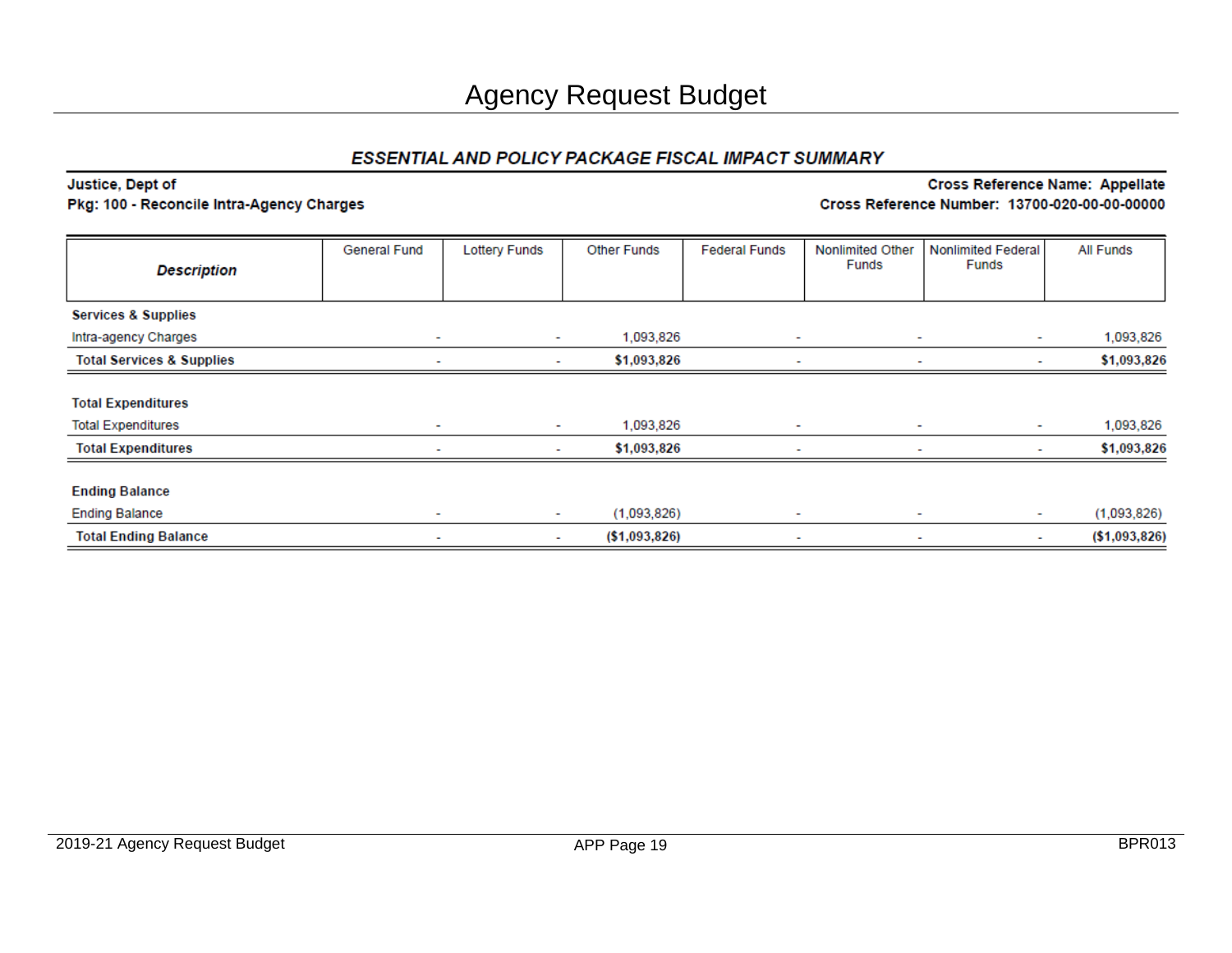# **102 – Reconcile Attorney Position Classifications**

**Purpose:** Increase DOJ's budget for Personal Services for attorneys to reflect actual pay levels, which have risen above budgeted levels to match the increased attorney skill and experience level needed to successfully lead today's complex legal cases.

DOJ's practice is to allow an Assistant Attorney General (AAG) employee to progress through merit increases to a Senior AAG pay level even though their position remains funded at the top step of the AAG salary range. Also, DOJ may overfill an AAG position with an employee hired at a Senior AAG rate of pay. This results in substantial underfunding of expenditure limitation and a commensurate shortfall in the hourly billing rate, and requires the agency's divisions to hold vacancies or find other savings to afford the highly skilled attorneys needed for the complex cases they handle. This DOJ practice of overfilling attorney positions either by providing merit increases beyond budgeted funding or by hiring above budgeted level is followed to retain or attract attorneys who have gained valuable skills and experience and who are needed by the department to lead its increasingly complicated legal cases on behalf of the state.

Please see the longer explanation of this multi-division package in the Administration Division section of the budget document.

**How Achieved:** Increase Other Funds expenditure limitation to pay for differential between budgeted and actual Personal Services and associated Services and Supplies for attorneys paid above budgeted level.

## **2019-21/2021-23 Staffing Impact:** None

**Quantifying Results:** This package would ensure that attorney positions in the 2019-21 biennium are budgeted to match the salary range and step being paid to the incumbent. DOJ has initiated discussions with DAS Chief Human Resources Office to explore the consolidation of the AAG and Senior AAG classifications and pay ranges. If successful, this consolidation should ensure that future biennia budgets will not contain a mismatch in budgeted and actual salaries due to the progression of an incumbent's merit increases beyond the pay range of the incumbent's position classification.

**Revenue Source:** \$28,723 Other Funds Limited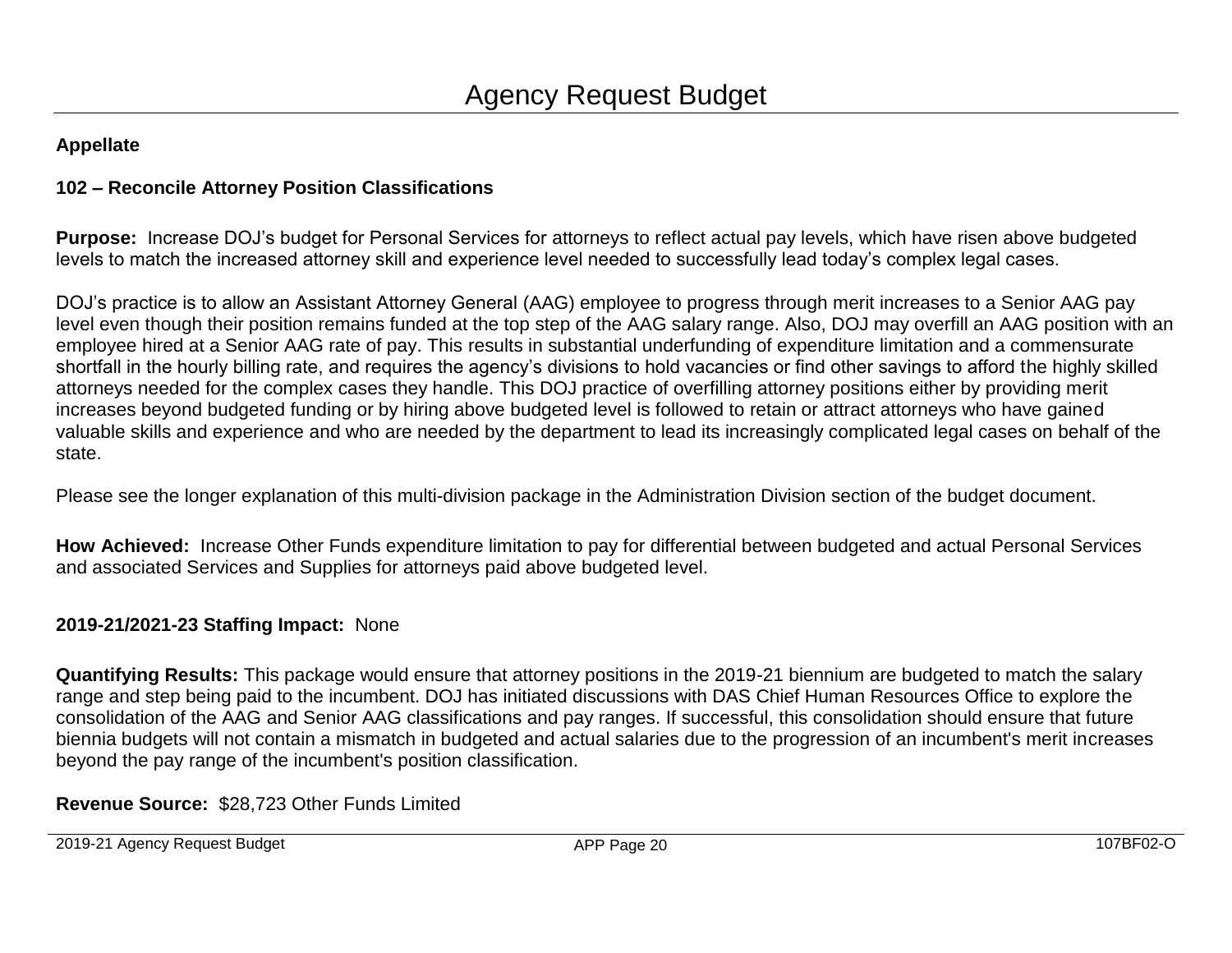## Justice, Dept of

### Pkg: 102 - Reconcile Attorney Position Classifications

|                                      | General Fund             | <b>Lottery Funds</b> | <b>Other Funds</b> | <b>Federal Funds</b> | Nonlimited Other         | <b>Nonlimited Federal</b> | <b>All Funds</b> |
|--------------------------------------|--------------------------|----------------------|--------------------|----------------------|--------------------------|---------------------------|------------------|
| <b>Description</b>                   |                          |                      |                    |                      | Funds                    | <b>Funds</b>              |                  |
|                                      |                          |                      |                    |                      |                          |                           |                  |
| <b>Personal Services</b>             |                          |                      |                    |                      |                          |                           |                  |
| All Other Differential               |                          | ۰                    | 20,256             | ۰                    |                          |                           | 20,256           |
| Public Employees' Retire Cont        |                          | ٠                    | 3,437              | ٠                    | ٠                        | $\overline{\phantom{0}}$  | 3,437            |
| Social Security Taxes                |                          |                      | 1,550              |                      |                          |                           | 1,550            |
| <b>Mass Transit Tax</b>              |                          | ۰                    | 122                | ۰                    | ٠                        | ۰                         | 122              |
| <b>Total Personal Services</b>       |                          |                      | \$25,365           |                      |                          |                           | \$25,365         |
|                                      |                          |                      |                    |                      |                          |                           |                  |
| <b>Services &amp; Supplies</b>       |                          |                      |                    |                      |                          |                           |                  |
| Intra-agency Charges                 | $\sim$                   | ۰                    | 3,358              | ٠                    | ٠                        | ٠                         | 3,358            |
| <b>Total Services &amp; Supplies</b> |                          |                      | \$3,358            |                      |                          | ٠                         | \$3,358          |
| <b>Total Expenditures</b>            |                          |                      |                    |                      |                          |                           |                  |
| <b>Total Expenditures</b>            | $\overline{\phantom{0}}$ | ٠                    | 28,723             | ٠                    | ٠                        | ٠                         | 28,723           |
| <b>Total Expenditures</b>            |                          |                      | \$28,723           |                      |                          | ۰                         | \$28,723         |
| <b>Ending Balance</b>                |                          |                      |                    |                      |                          |                           |                  |
| <b>Ending Balance</b>                | ٠<br>۰                   |                      | (28, 723)          | ۰                    | ۰                        | (28, 723)                 |                  |
| <b>Total Ending Balance</b>          | ۰                        | ۰                    | ( \$28, 723)       | $\blacksquare$       | $\overline{\phantom{a}}$ | ۰                         | ( \$28, 723)     |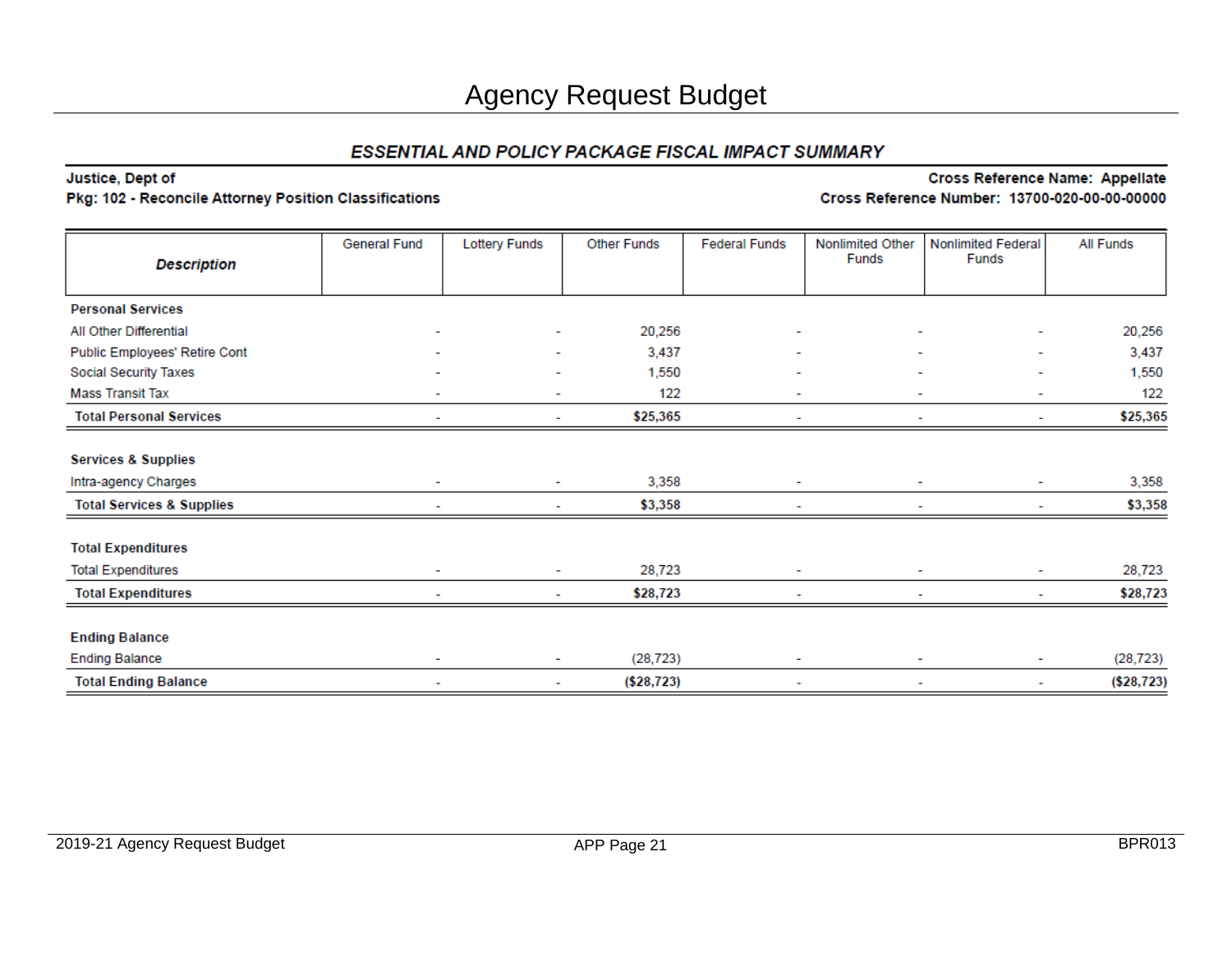# **104 – Essential Costs for Information Technology**

**Purpose:** Enable DOJ to meet mandated state and federal data security requirements such as Federal Tax Information (FTI), Federal Office of Child Support Enforcement (OCSE), Personally Identifiable Information (PII), Health Insurance Portability & Accountability Act (HIPAA), and Criminal Justice Information Services (CJIS), by sustaining ongoing support, maintenance, upgrades, and life cycle replacement of DOJ's infrastructure, hardware, and software that directly support the mission and security of the data entrusted to DOJ.

During the last 10 years, the Department of Justice has struggled to address increasingly important and complex information security needs within its current technology budget. As the Department has increased its use of and reliance on technology to maintain customer service levels and improve work efficiency, it regularly has to choose between mission critical priorities. These competing priorities have forced the Department to make difficult decisions between life cycle replacement and information security. To fully comply with mandatory information security requirements and to protect our data and the data entrusted to us by our Federal, State, and local partners, DOJ needs this policy package to provide the necessary resources to maintain a fully functioning, reliable, efficient, current and secure information technology environment.

In addition to central costs, division-specific IT rebaselining is needed to true up costs such as fleet replacement, telecommunications, data processing, software, and other IT related expenses. Many divisions have deferred fleet replacement or are investing in highercost mobile solutions for increased productivity. Greater than average inflation for IT expenses as well as the growing costs of IT mobility and flexible functionality have outgrown budgets at a fast pace. This POP includes both the Administration Division's portion of the IT costs and the necessary increases to other divisions' budgets for IT costs (e.g., fleet replacement), which the Administration Division's IT does not cover. Without the other division budget increases for IT costs, the Administration Division's portion loses some of its overall benefit to DOJ.

Please refer to the business case for this package in the Special Reports section of this budget document.

**How Achieved:** Increase DOJ's permanent funding to sustain required levels of system support, data security, upgrades, maintenance, and infrastructure life cycle replacement on an ongoing basis.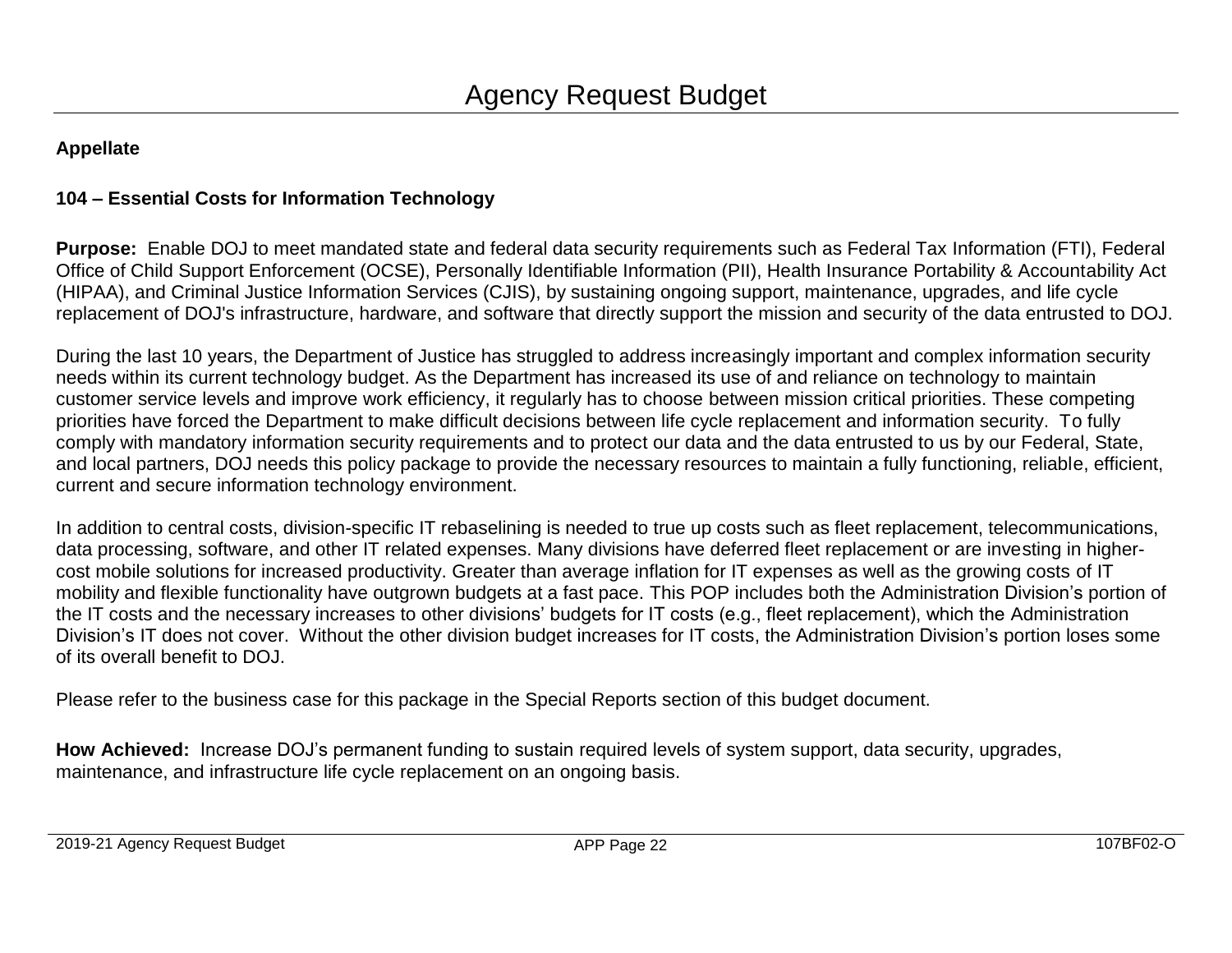# **104 – Essential Costs for Information Technology (continued)**

## **How Achieved (continued):**

|                                           | Cost of Package by Division and Fund Type (\$) |             |                      |                    |
|-------------------------------------------|------------------------------------------------|-------------|----------------------|--------------------|
| <b>Division</b>                           | <b>General Fund</b>                            | Other Funds | <b>Federal Funds</b> | <b>Total Funds</b> |
| Administration                            |                                                | 3,800,000   |                      | 3,800,000          |
| Appellate                                 |                                                | 109,163     |                      | 109,163            |
| <b>Civil Enforcement</b>                  | 572                                            | 185,698     | 2,169                | 188,439            |
| <b>Criminal Justice</b>                   | 58,206                                         | 200,506     | 14,916               | 273,628            |
| <b>Crime Victim and Survivor Services</b> | 35,070                                         | 51,980      | 15,631               | 102,681            |
| <b>General Counsel</b>                    |                                                | 260,152     |                      | 260,152            |
| Trial                                     |                                                | 179,526     |                      | 179,526            |
| <b>Total</b>                              | 93,848                                         | 4,787,025   | 32,716               | 4,913,589          |

## **2019-21/2021-23 Staffing Impact:** None

**Quantifying Results:** Paying ongoing support, maintenance, and life cycle replacement costs ensures that DOJ complies with mandated state and federal data security requirements while continuing to provide services to its customers as efficiently as possible.

**Revenue Source:** \$109,163 Other Funds Limited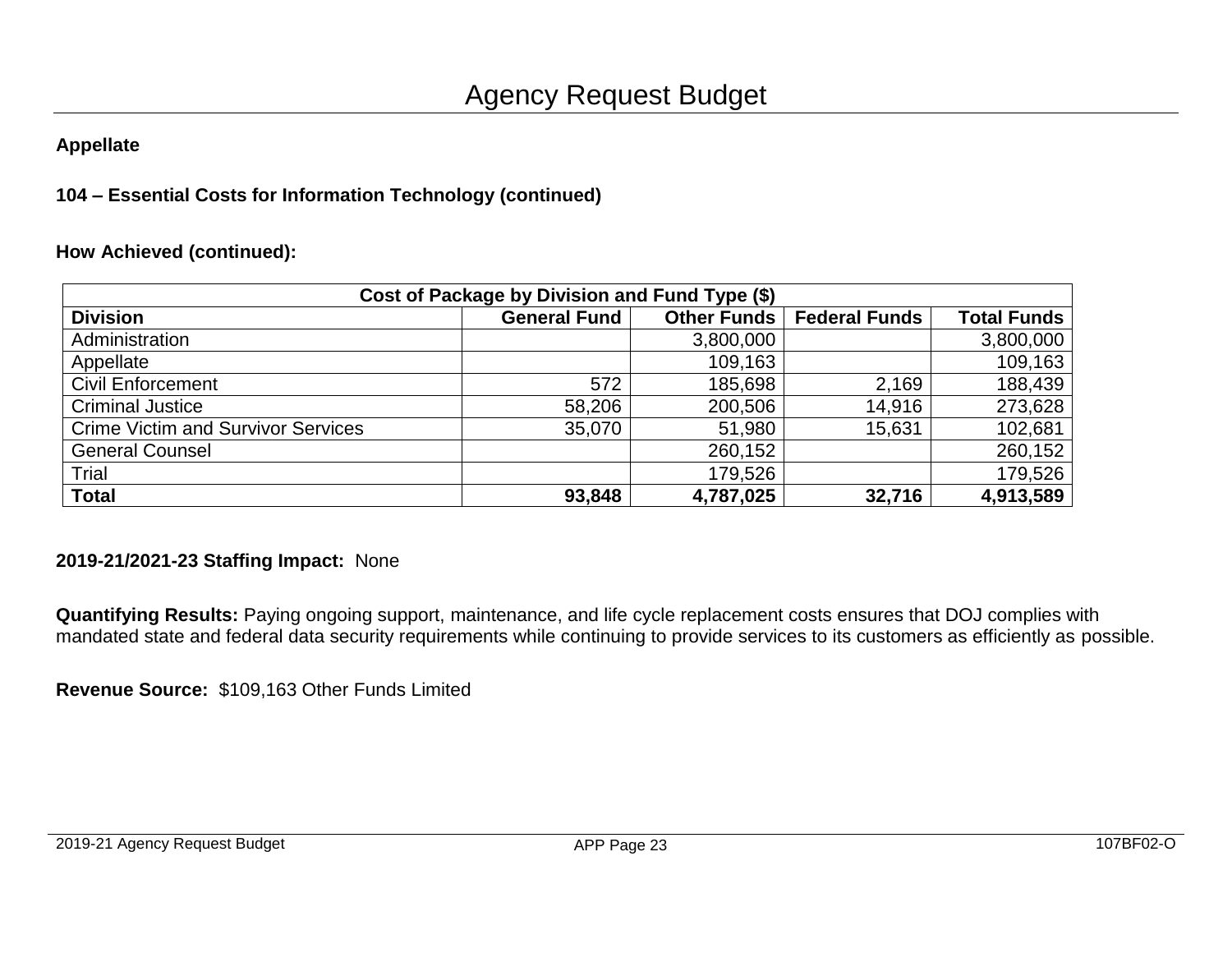#### Justice, Dept of

#### Pkg: 104 - Essential Costs of Information Technology

| <b>Description</b>                   | General Fund             | <b>Lottery Funds</b>     | <b>Other Funds</b> | <b>Federal Funds</b>     | Nonlimited Other<br>Funds | <b>Nonlimited Federal</b><br>Funds | All Funds     |
|--------------------------------------|--------------------------|--------------------------|--------------------|--------------------------|---------------------------|------------------------------------|---------------|
|                                      |                          |                          |                    |                          |                           |                                    |               |
| <b>Services &amp; Supplies</b>       |                          |                          |                    |                          |                           |                                    |               |
| Telecommunications                   | $\sim$                   | $\overline{\phantom{a}}$ | 29,602             | ٠                        | $\sim$                    |                                    | 29,602        |
| Data Processing                      | $\overline{\phantom{a}}$ | $\overline{\phantom{a}}$ | 33,983             | ٠                        | ٠                         | ٠                                  | 33,983        |
| <b>IT Expendable Property</b>        | $\overline{\phantom{0}}$ |                          | 45,578             | ٠                        | ۰                         |                                    | 45,578        |
| <b>Total Services &amp; Supplies</b> | ۰                        | $\overline{\phantom{a}}$ |                    | $\sim$                   | ٠                         | $\sim$                             | \$109,163     |
| <b>Total Expenditures</b>            |                          |                          |                    |                          |                           |                                    |               |
| <b>Total Expenditures</b>            | $\sim$                   | ٠                        | 109,163            | $\overline{\phantom{a}}$ | ٠                         | $\sim$                             | 109,163       |
| <b>Total Expenditures</b>            |                          | $\overline{\phantom{a}}$ | \$109,163          |                          | $\overline{\phantom{a}}$  | ۰                                  | \$109,163     |
| <b>Ending Balance</b>                |                          |                          |                    |                          |                           |                                    |               |
| <b>Ending Balance</b>                | $\sim$<br>$\sim$         |                          | (109, 163)         | ٠                        | ٠                         | $\sim$                             | (109, 163)    |
| <b>Total Ending Balance</b>          | ۰                        | $\sim$                   | ( \$109, 163)      | ٠                        | $\overline{\phantom{a}}$  | ۰.                                 | ( \$109, 163) |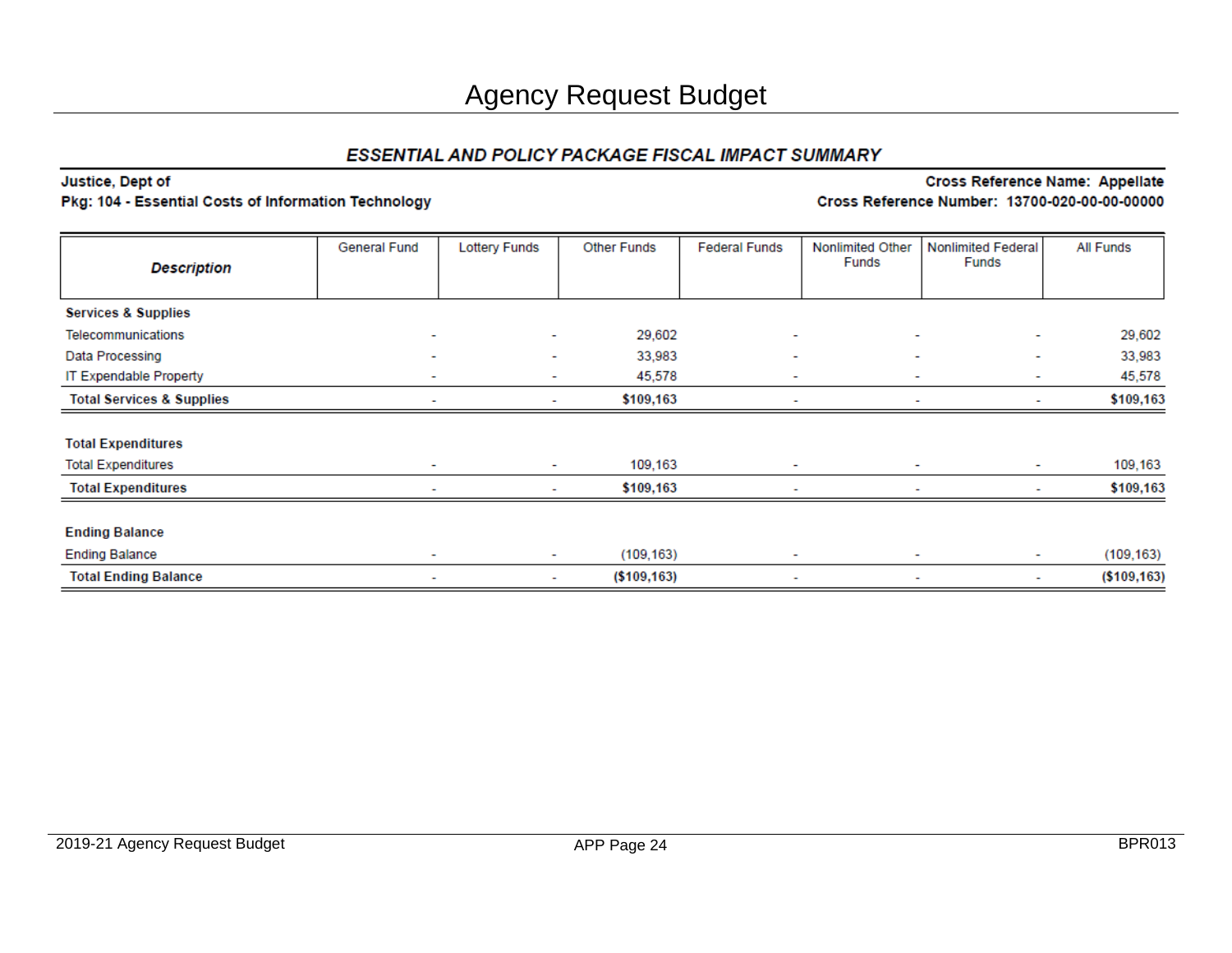# DETAIL OF LOTTERY FUNDS, OTHER FUNDS, AND FEDERAL FUNDS REVENUE

|                                              |           | <b>ORBITS</b>       |         |     | 2017-19                                     |      |              |     |              | 2019-21       |    |               |
|----------------------------------------------|-----------|---------------------|---------|-----|---------------------------------------------|------|--------------|-----|--------------|---------------|----|---------------|
|                                              |           | Revenue             | 2015-17 |     | Legislatively                               |      | 2017-19      |     | Agency       | Governor's    |    | Legislatively |
| Source                                       | Fund      | Acct                | Actual  |     | Approved                                    |      | Estimated    |     | Request      | <b>Budget</b> |    | Adopted       |
|                                              |           |                     |         |     |                                             |      |              |     |              |               |    |               |
| Legal Billings to Client Agencies - Other    |           |                     |         |     |                                             |      |              |     |              |               |    |               |
| <b>Funds Ltd</b>                             |           | 3400 0410           |         |     | $$18,531,525$   \$21,249,874   \$21,249,874 |      |              |     | \$24,403,931 |               |    |               |
|                                              |           | 0505,0705,          |         |     |                                             |      |              |     |              |               |    |               |
| Misc. Legal - Other Funds Ltd                | 3400 0975 |                     |         |     | $25,000$ \ \$                               |      | 25,000       | \$. | 5,000        |               |    |               |
| Misc. Legal Transfers In/(Out) - Other Funds |           |                     |         |     |                                             |      |              |     |              |               |    |               |
| Ltd                                          |           | 3400 1010,2010   \$ |         | -95 |                                             | - \$ | ٠            |     |              |               |    |               |
|                                              |           |                     |         |     |                                             |      |              |     |              |               |    |               |
| Total Other Funds Ltd 3400                   |           |                     |         |     | $$18,554,703 \mid $21,274,874 \mid$         |      | \$21,274,874 |     | \$24,408,931 | \$            | \$ |               |
| Total Other Funds Non-Ltd 3200               |           |                     |         |     |                                             |      |              |     |              |               |    |               |
| Total Federal Funds Ltd 6400                 |           |                     | ٠       |     |                                             |      | ٠            |     |              |               | \$ |               |
| Total Federal Funds Non-Ltd 6200             |           |                     |         |     |                                             |      | ٠            |     |              |               | .S |               |